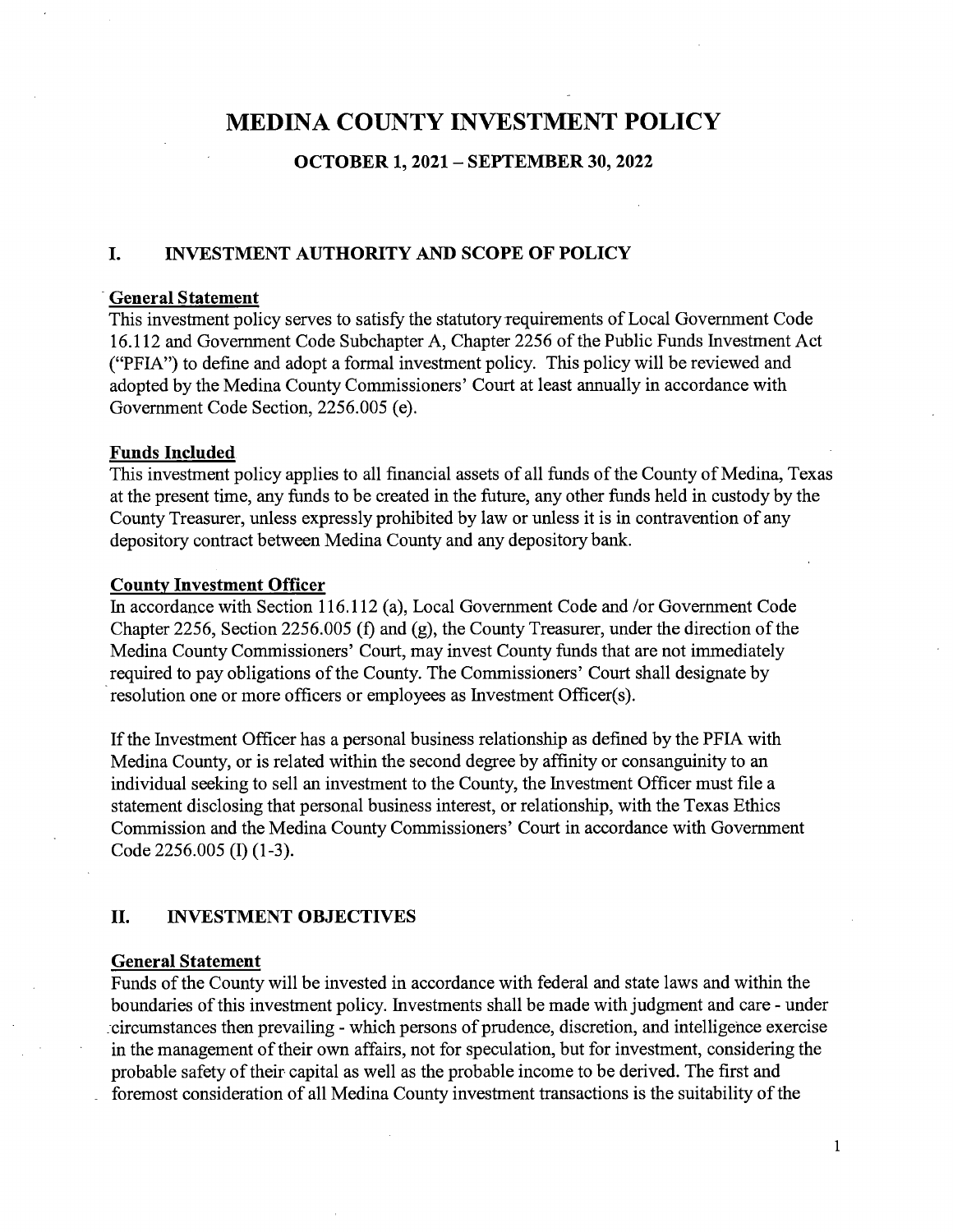investment to the financial requirements of the County. The County will invest according to investment strategies for each fund as they are adopted by Commissioners' Court resolution in accordance with the PFIA, Chapter 2256 of the Texas Government Code.

### **Safety of Principal**

Medina County is concerned about the return of its principal; therefore, **safety of principal is a primary objective in any investment transaction.** To attain this objective, diversification will be required in order to reduce risk resulting from over concentration of assets in a specific security or maturity.

#### **Liquidity**

The Medina County investment portfolio will remain sufficiently liquid to enable Medina County to meet all of the operating requirements that might be reasonably anticipated. In the consideration of liquidity is the marketability of the investment if the need arises to liquidate the investment before maturity.

#### **Diversification**

It will be the policy of Medina County to diversify its portfolio to eliminate the risk of loss resulting from over concentration of assets in a specific maturity, a specific issuer or a specific class of investments. Investments of Medina County shall always be selected that provide for safety of principal, stability of income and reasonable liquidity prior to maturity. Medina County will diversify its investments by security type and institution with the exception of U.S. Treasury securities, authorized pools and depository bank. The County's investment portfolio shall be diversified to reduce the risk of loss resulting from the concentration of assets in a specific maturity, a specific issuer, or a specific class of investments.

# **Yield**

It will be the objective of Medina County to earn the maximum rate of return allowed on its investments within the policies imposed by its safety and liquidity objectives and investment strategies for each fund, and state and federal law governing investment of public funds.

# **Maturity**

Portfolio maturities will be structured to meet the obligations of Medina County first and then to achieve the highest return of interest. When the County has funds that will not be needed to meet current year obligations, maturity restraints will be imposed based upon the investment strategy for each fund. The maximum allowable stated maturity of any individual investment owned by the County may be·invested up to thirty-six (36) months.

# **Quality and Capability of Investment Management**

It is Medina County's policy to provide training as required by the Public Funds Investment Act, Sec. 2256.008 and periodic training in investments for the County Treasurer, who is also named County Investment Officer, through courses and seminars offered by professional organizations and associations in order to insure the quality and capability of the County's Investment Officer in making investment decisions.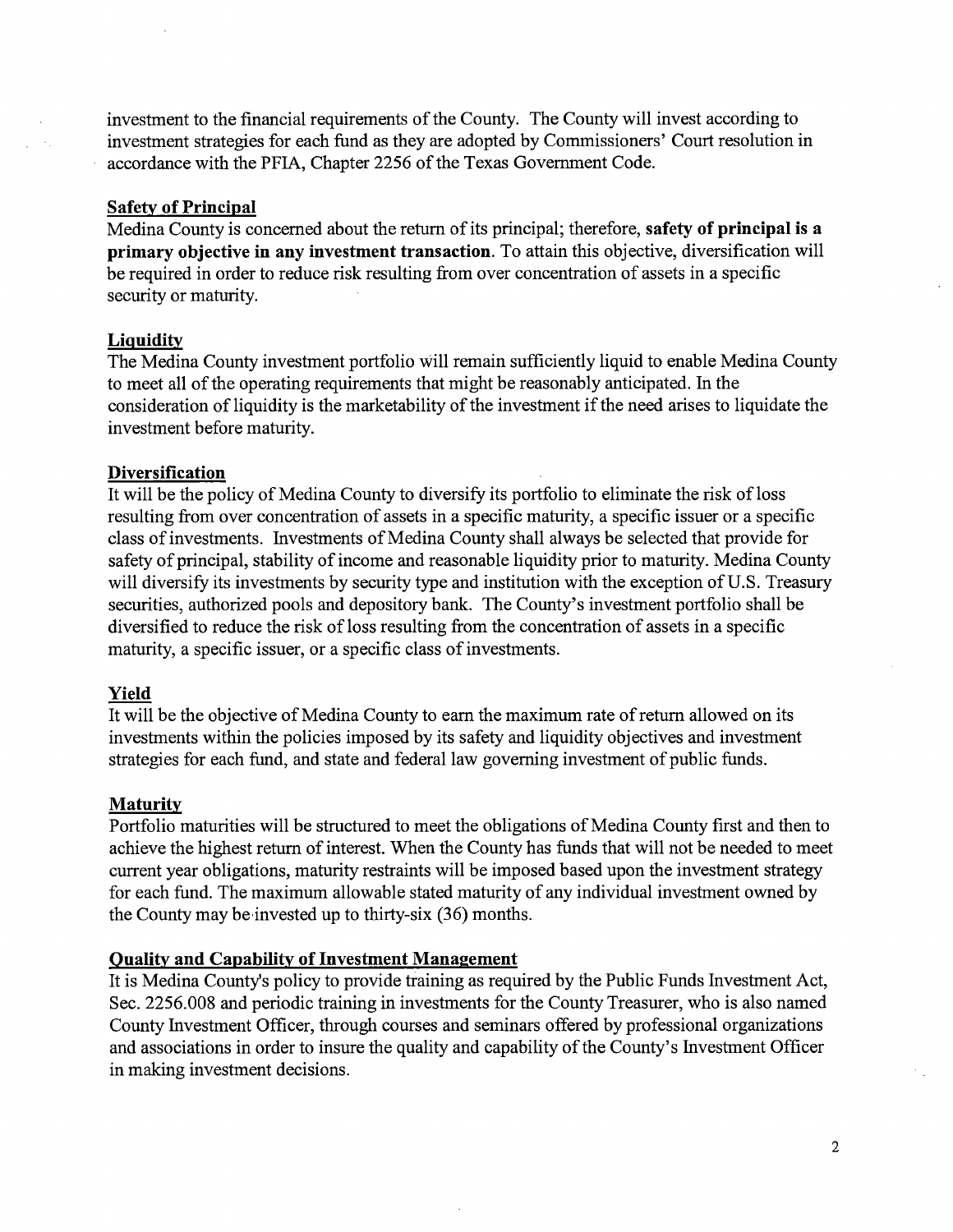The County Investment Officer is required to obtain at least 10 hours of training related to the County Investment Officer responsibilities within twelve months (12) of assuming these duties. The County Investment Officer is also required to attend 10 hours of investment training every two years. The training must include education in investment controls, security risks, strategy risks, market risks, diversification of investment portfolio and compliance with the Public Funds Investment Act (PFIA).

# **Investment Strategy**

In accordance with the Public Funds Investment Act, Section 2256.005 (d), a separate written investment strategy will be developed for each of the funds under Medina County's control. Each investment strategy must describe the investment objectives for the particular fund using the following priorities of importance:

- A. understanding of the suitability of the investment to the financial requirements of the County;
- B. preservation and safety of principal;
- C. liquidity;
- D. marketability of the investment if the need arises to liquidate the investment before maturity;
- E. diversification of the investment portfolio; and
- F. yield;
- G. maturity restrictions; and
- H. procedures to monitor rating changes.

Each fund type has varying cash flow requirements and liquidity needs. Therefore, specific strategies shall be implemented considering the fund's unique requirements. All funds will be pooled for investment purposes.

# **Medina County Pooled Funds:**

- A. General Operating Funds
- B. Special Revenue Funds
- C. Capital Projects Fund
- D. Debt Service Funds

*Pooled funds* mean an internally created fund of an investing entity in which one or more institutional accounts of the investing entity are invested.

All funds of Medina County that are invested will be invested by matching the maturity of investments with liabilities. Investments are made with the intention of holding to maturity, but with the ability to liquidate should funds be needed at any time.

This strategy is achieved by utilizing highly liquid short term Treasury Bills, Agency Discount Notes, Certificates of Deposit with a stated average maturity of thirty-six (36) months or less and pooled funds in LOGIC, Texas Class, and TexPool/TexPool Prime. The dollar weighted average maturity of 365 days or less will be calculated using the stated final maturity dates of each security.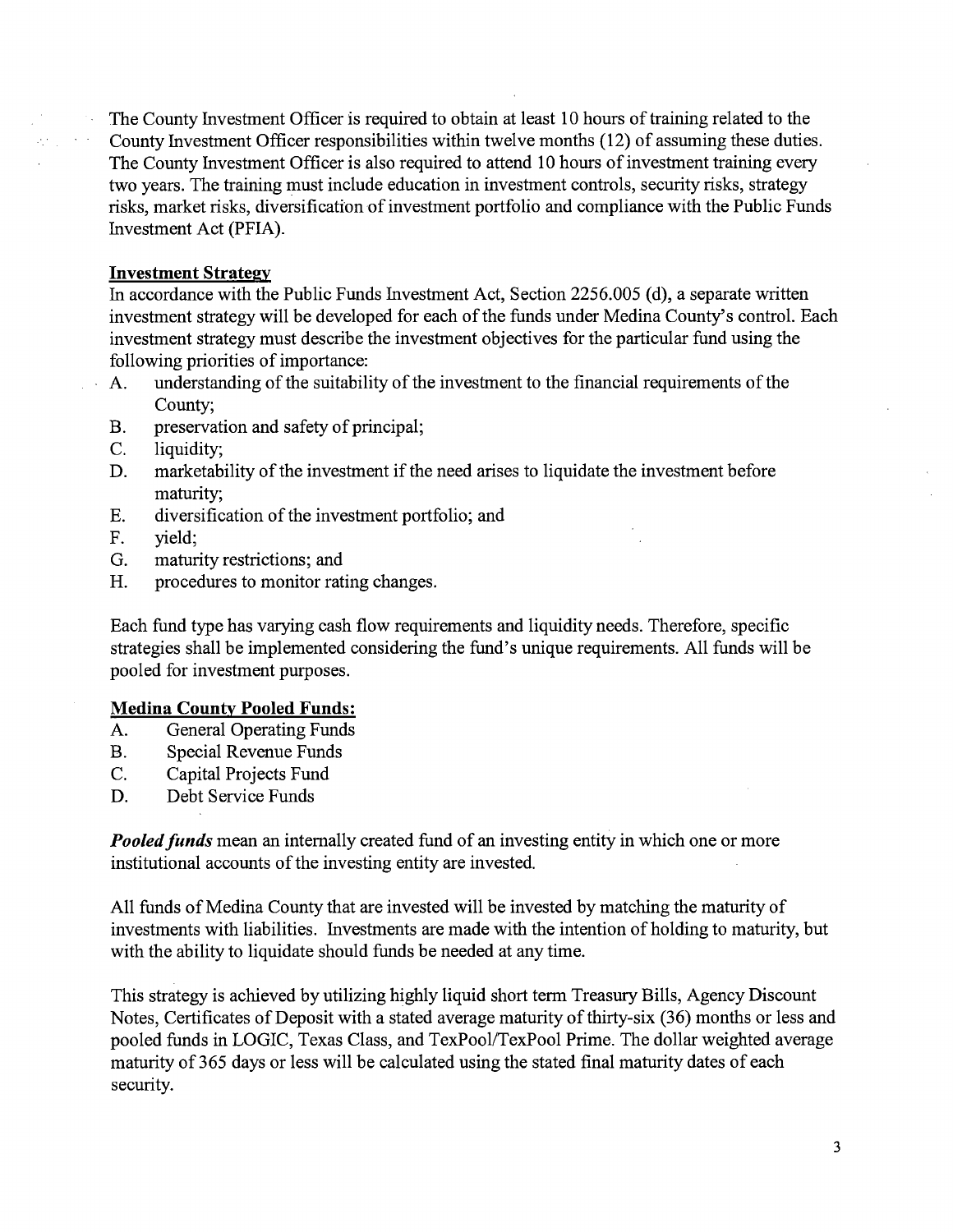*Investment Strategies for all funds is attached. In accordance with the Public Funds Investment Act, Section 2256.005 (e), investment strategies will be reviewed and adopted by resolution at least annually.* 

# III. **INVESTMENT RESPONSIBILITY AND CONTROLS**

#### **Investment Institutions Defined**

The Medina County Investment Officer shall invest County funds with any or all of the following institutions or groups consistent with federal and state law and the current Depository Bank contract:

A. depository bank;

 $1 + 6 + 14$ المستعفر المعارفة

- B. other state or national banks, credit unions, or branches thereof domiciled in the State of Texas and insured by the FDIC, NCUSIF, or their successors;
- C. public funds investment pools; or
- D. government securities brokers and dealers that has its main office or a branch office in this state.

#### **Qualifications for Approval of Broker/Dealers**

In accordance with Section 2256.005 (k-1), a written copy of this investment policy shall be presented to any person seeking to sell to the County an authorized investment. The qualified representative of the business organizations seeking to sell an authorized investment shall execute a written instrument substantially to the effect that the qualified representative has:

- A. received and thoroughly reviewed the investment policy of the County; and
- B. acknowledged that the organization has implemented reasonable procedures and controls in an effort to preclude imprudent investment activities arising out of investment transactions conducted between the County and the organization.

A list of no more than four (4) authorized broker/dealers will be established and maintained.

The following criteria must be met by those firms on the list:

- A. proof of certification by the Financial Industry Regulatory Authority (FINRA),
- B. proof of current registration with the State Securities Commission, and
- C. completion of a County Broker/Dealer questionnaire.

The Investment Officer may not buy any securities from a person who has not delivered to the County an instrument in substantially the form provided above according to Section 2256.005.

#### **Standards of Operation**

The County Treasurer/ Investment Officer shall develop and maintain written administrative procedures for the operation of the investment program, consistent with this investment policy. It shall be the responsibility of the County Treasurer / Investment Officer to:

- A. determine the amount of funds which are available for investment;
- B. determine the specific investment which will yield maximum income for a particular fund;

4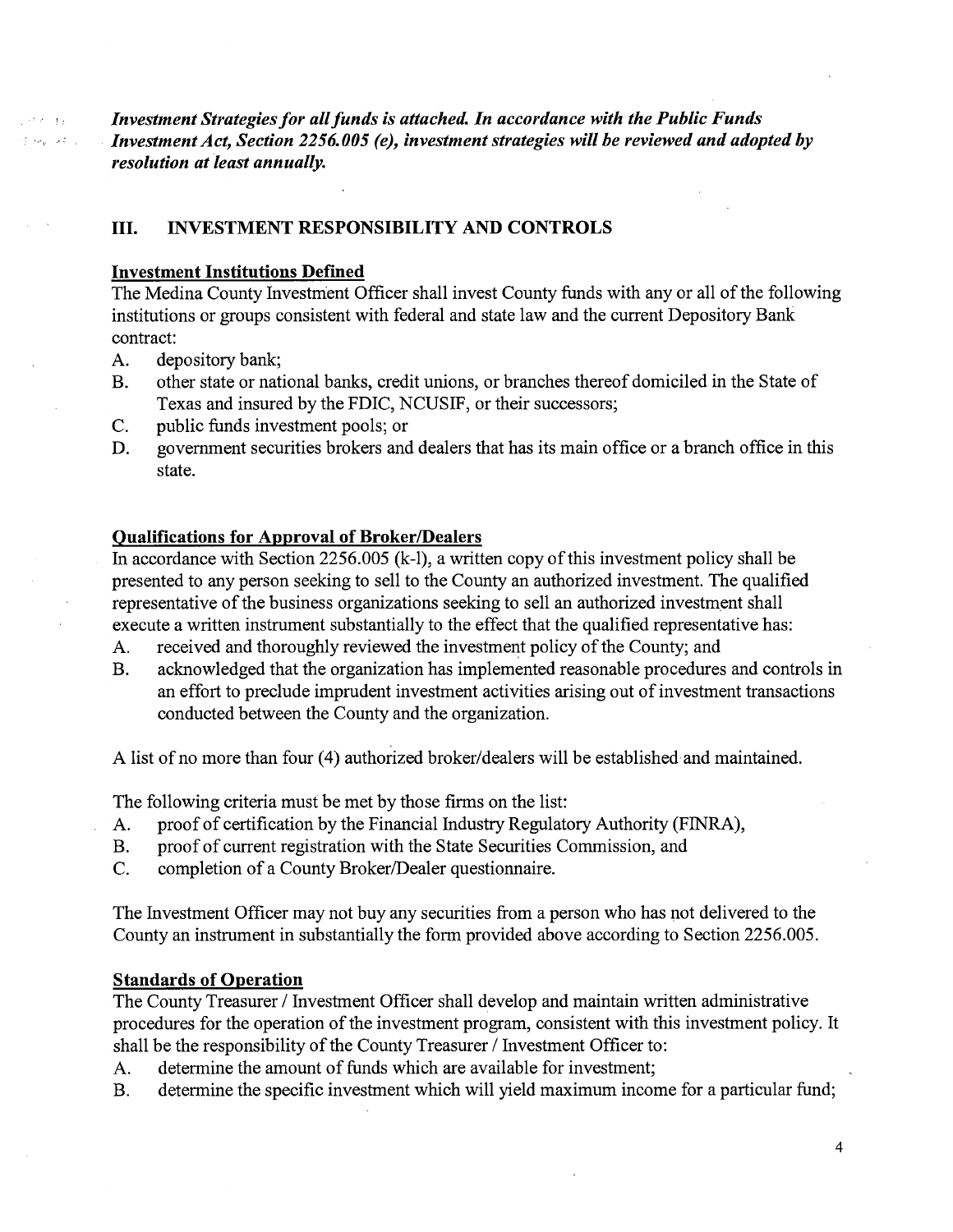- C. determine the length of time for which investments shall be made;
- D. insure that sufficient funds are available to meet immediate and shorf-term needs for the operation of the County;
- E. make recommendations to the Commissioners' Court concerning new types of investment instruments which may require approval from the Court;
- F. provide the Commissioners' Court with a monthly report of all investment transactions; and
- G. receive and provide for the safekeeping of all pledged securities as collateral for invested funds.

#### **Delivery vs. Payment**

In accordance with Government Code Section 2256.005(b) (4) (e), it will be the policy of Medina County that all Treasury Bills, Notes and Bonds and Government Agencies' securities shall be purchased using the "Delivery vs. Payment" (DVP) method through the Federal Reserve System. By so doing, County funds are not released until the County has received, through the Federal reserve wire, the securities purchased.

#### **Audit Controls**

The County Investment Officer will establish a liaison with the Medina County Auditor in preparing investment forms to assist the County Auditor for accounting and auditing control. The County Investment Officer is subject to audit by the Medina County Auditor. In addition, the Medina County Commissioners' Court, at a minimum, will have an annual financial audit of all County funds by an independent auditing firm, as well as a compliance audit of management controls on investments and adherence to the County's established investment policies in accordance with PFIA Section 2256.005(m). The quarterly report, in conjunction with the annual financial audit shall be reviewed by the external auditor at least annually in accordance with PFIA, Section 2256.023 (d). The independent auditor will report to the Medina County Commissioners' Court after completion of the audit.

#### **Standard of Care**

In accordance with PFIA, Section 2256.006 (a-b), investments shall be made with judgment and care, under prevailing circumstances, that a person of prudence, discretion, and intelligence would exercise in the management of the person's own affairs, not for speculation, but for investment, considering the probable safety of capital and the probable income to be derived. Investment of funds shall be governed by the following investment objectives, in order of priority: preservation and safety of principal, liquidity, and yield.

In determining whether an Investment Officer has exercised prudence with respect to an investment decision, the determination shall be made taking into consideration:

- A. the investment of all funds, or funds under the County's control, over which the office had responsibility rather than a consideration as to the prudence of a single investment; and
- B. whether the investment decision was consistent with the written investment policy of Medina County.

5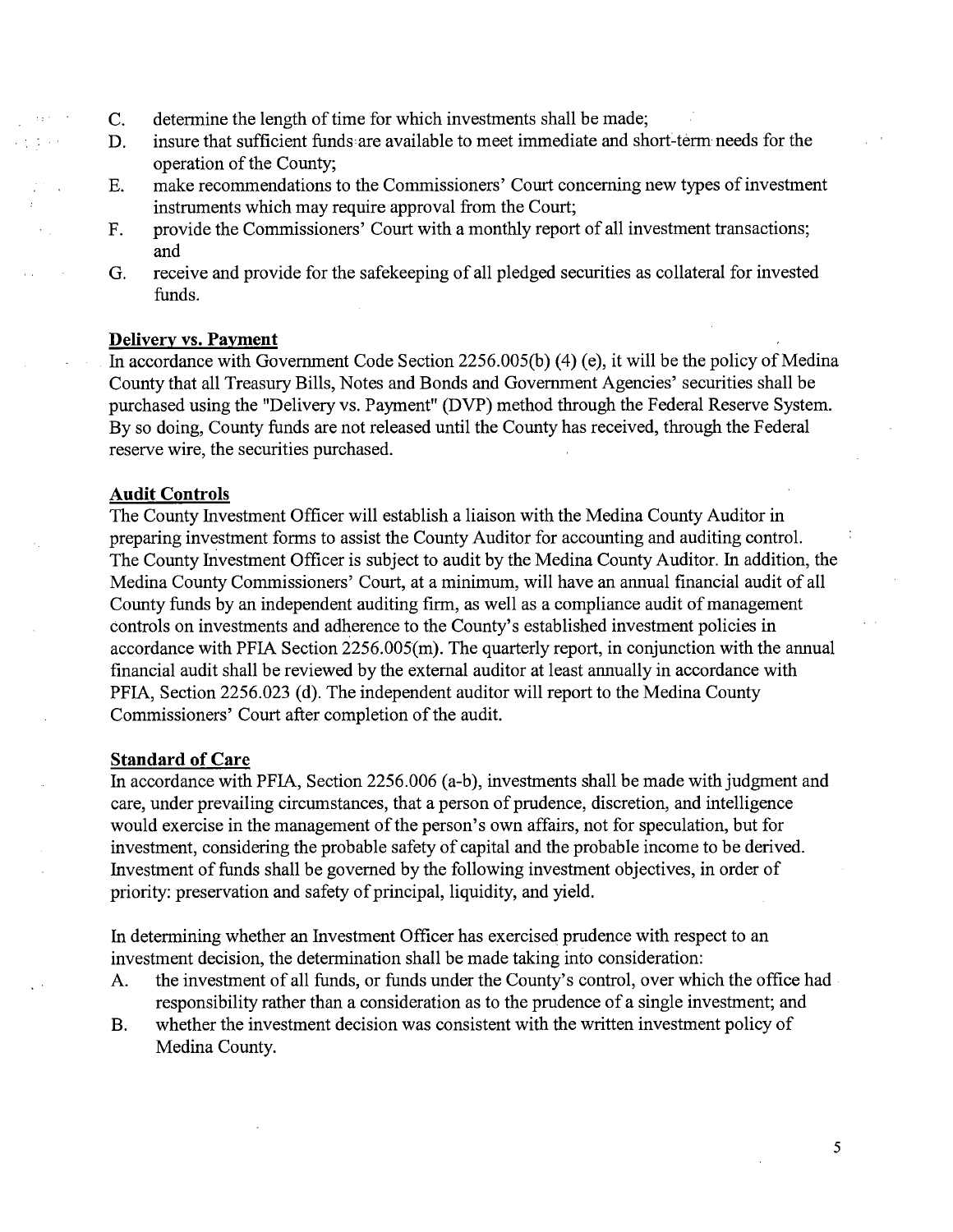#### **Competitive Bids**

The Investment Officer shall obtain competitive bids from at least three brokers or financial institutions on all purchases and 'sales of investment instruments transacted on the secondary market.

# **IV. INVESTMENT COLLATERAL AND SAFEKEEPING**

#### **Collateral or Insurance**

The Medina County Investment Officer shall insure that all County funds are fully collateralized or insured consistent with federal and state laws and the current Bank Depository Contract in one or more of the following manners:

- A. FDIC insurance coverage;
- B. obligations of the United States or its agencies and instrumentalities;
- C. direct obligations of the State of Texas or its agencies;
- D. any instrument that has been approved in this policy and that Medina County would be permitted to hold by state and federal law; and
- E. any other manner allowed by the Government Code Chapter 2257 (Public Funds Collateral Act).

The Investment Officer is responsible for entering into collateralization agreements with third party custodians in compliance with this policy. The agreements are to specify the acceptable investment securities for collateral, including provisions relating to possession of the collateral, the substitution or release of investment securities, ownership of securities, and the method of valuation of securities. A clearly marked evidence of ownership (safekeeping receipt) must be supplied to the County and retained. The Investment Officer or designee will approve and release all pledged collateral. Collateral will be monitored at least monthly to assure the market value of the pledged securities exceeds investments and/or the related bank balances.

#### **Safekeeping**

- A. All purchased securities shall be held in safekeeping by the County, or a County account in a third party financial institution, or with the Federal Reserve Bank.
- B. All certificates of deposit, insured by the FDIC, purchased outside the Depositor Bank shall be held in safekeeping by either the County or a County account in a third party financial institution.
- C. All pledged securities by the Depository Bank shall be held in safekeeping by the County, or a County account in a third party financial institution, or with a Federal Reserve Bank.

# **Collateral Reporting**

The Medina County Investment Officer shall report to the Medina County Commissioners' Court with his or her valuation of all collateral compared to all County deposits not less than quarterly. Collateral deficiencies should be identified and immediately corrected through additional collateral deposited or reductions in the volume of deposited funds.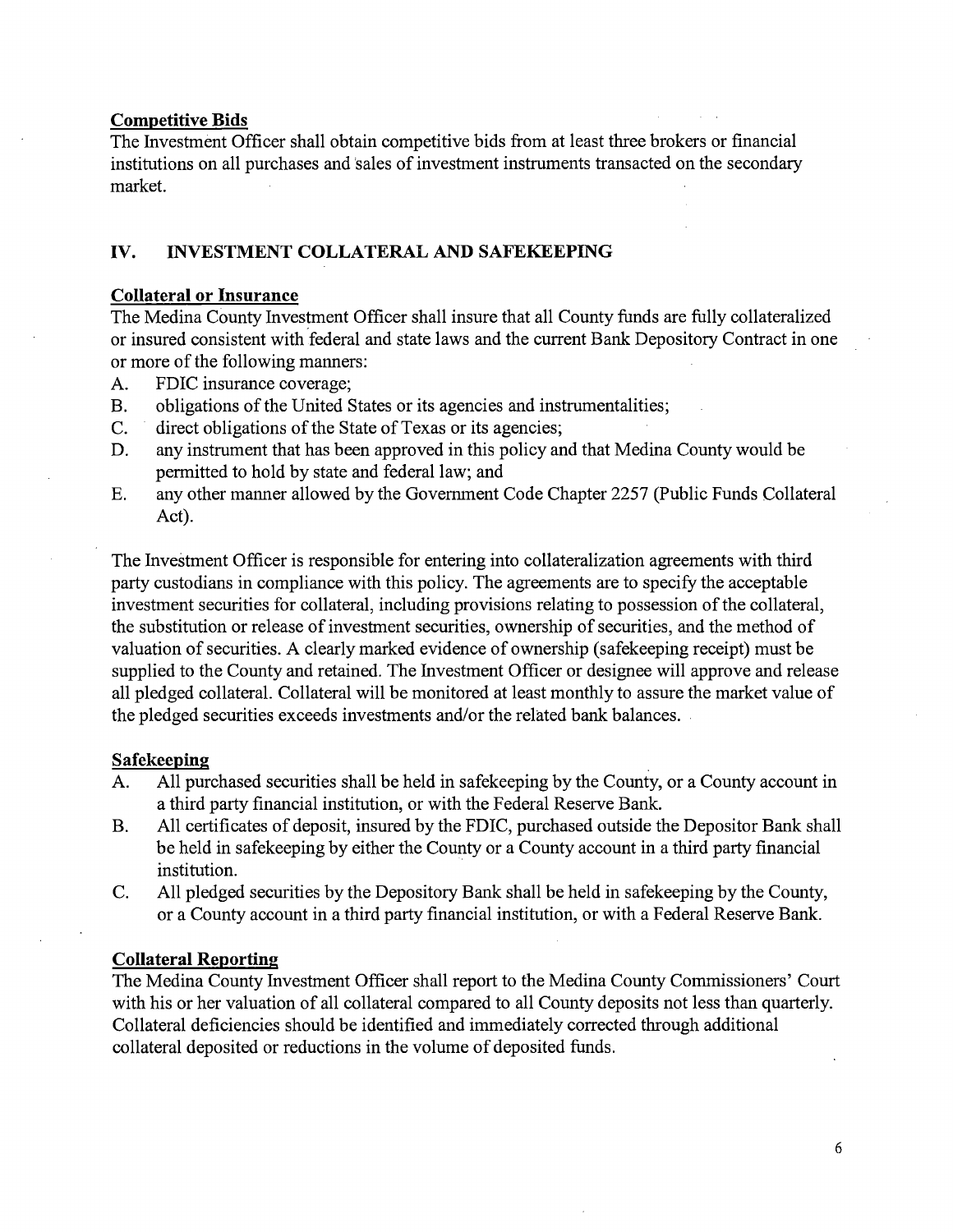# **V. ETHICS AND CONFLICTS OF INTEREST**

# **General Statement**

Officers and employees involved in the investment process shall refrain from personal business activity that could conflict with the proper execution and management of the investment program, or that could impair their ability to make impartial decisions. Employees and investment officials shall disclose any material interests in financial institutions with which they conduct business. They shall further disclose any personal financial/investment positions that could be related to the performance of the investment portfolio. Employees and officers shall refrain from undertaking personal investment transactions with the same individual with whom business is conducted on behalf of their County.

# **VI. INVESTMENT REPORTING AND PERFORMANCE EVALUATION**

# **Quarterly Reporting**

In accordance with PFIA, Section 2256.023, not less than quarterly, the Investment Officer shall prepare and submit to the Commissioners' Court a written report of investment transactions for all funds for the preceding reporting period within a reasonable time after the end of the period. The report must:

- A. describe in detail the investment position of the County on the date of the report;
- B. be prepared jointly by all Investment Officers of the County;
- C. be signed by the Investment Officers of the County;
- D. contain a summary statement of each pooled fund group that states the:
	- 1) beginning market value for the reporting period;
	- 2) additions and changes to the investments during the period;
	- 3) ending market value for the period; and
	- 4) fully accrued interest for the reporting period;
- E. state the book value and market value of each separately issued asset at the end of the reporting period by the type of asset and fund type invested;
- F. state the yield and maturity date of each separately invested asset that has a maturity date;
- G. state the account or fund or pooled group fund in the County for which each individual investment was acquired; and
- H. state the compliance of the investment portfolio of the County as it relates to:
	- 1) the investment strategy expressed in the County's investment policy; and
	- 2) relevant provisions of the PFIA.

# **Methods to Monitor Market Value**

The Medina County Investment Officer shall monitor the market value of each security held in all portfolios at least on a monthly basis. On a monthly basis the collateral pledged to Medina County for bank deposits shall be valued from recognized market pricing sources.

Medina County shall take all prudent measures that are consistent with this policy to liquidate any investment that does not have the minimum rating.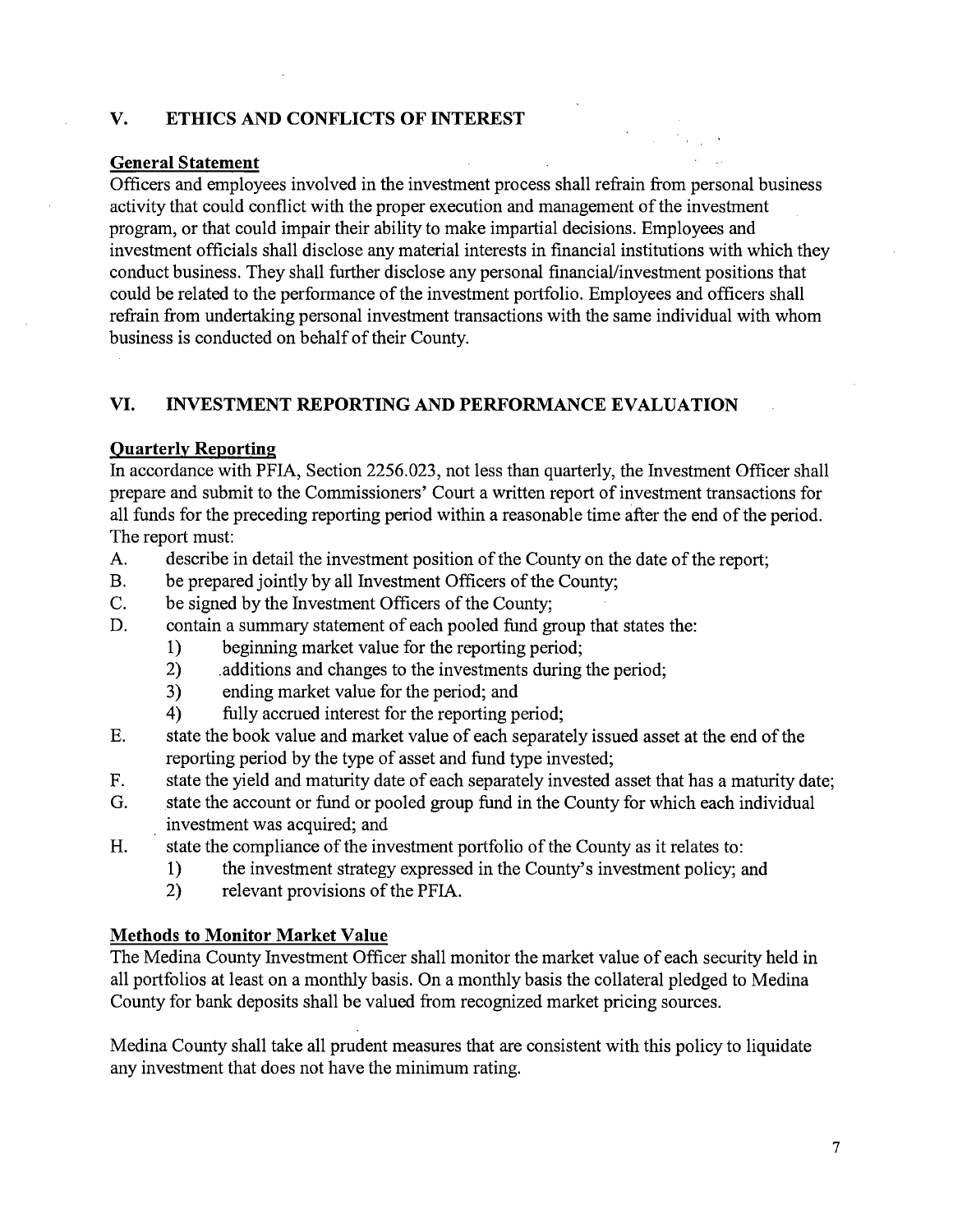# **Notification of Investment Changes**

It shall be the duty of the County Investment Officer of Medina County to notify the Medina County Commissioners' Court of ariy significant changes in current investment methods and procedures prior to their implementation, regardless of whether they are authorized by this policy or not.

# **VII. INVESTMENT TYPES**

# **Authorized Investments**

The Medina County Investment Officer shall use any or all of the following authorized investment instruments consistent with governing laws and PFIA contained in Texas Government Code, Section 2256:

- A. obligations, including letters of credit, of the United States or its agencies and instrumentalities, including the Federal Home Loan Banks
- B. direct obligations of this state or its agencies and instrumentalities, including obligations that are fully guaranteed or insured by the FDIC or by the explicit full faith and credit of the United States;
- C. other obligations, the principal and interest which are unconditionally guaranteed or insured by, or backed by the full faith and credit of, this state or the United States or their respective agencies and instrumentalities, including obligations that are fully guaranteed or insured by the Federal Deposit Insurance Corporation or by the explicit full faith and credit of the United States;
- D. obligations of states, agencies, counties, cities and other political subdivisions of any state rated as to investment quality by a nationally recognized investment rating firm not less than "A" or its equivalent; and
- E. Certificates of Deposit and Share Certificates if issued by a depository institution that has its main office or a branch office and in Texas and is:
	- 1) Guaranteed or insured by the Federal Deposit Insurance Corporation or its successor; or
	- 2) the National Credit Union Share Insurance Fund or its successor; or
	- 3) secured in any other manner and amount provided by law for deposits of the County.

**Certificates of Deposit** are an authorized investment if the certificate is issued by a depository institution that has its main office or a branch office in this state and is:

- A. guaranteed or insured by the Federal Deposit Insurance Corporation or is successor or the National Credit Union Share Insurance Fund or its successor;
- B. secured by obligations that are described by Section 2256.009(a) of the Public Funds Investment Act, including mortgage backed securities directly issued by a federal agency or instrumentality that have a market value of not less than the principal amount of the certificates, but excluding those mortgage backed securities of the nature described by Section 2256.009(b) of the Public Funds Investment Act; or
- C. secured in accordance with Chapter 2257 or in any other manner and amount provided by law for deposits of the County.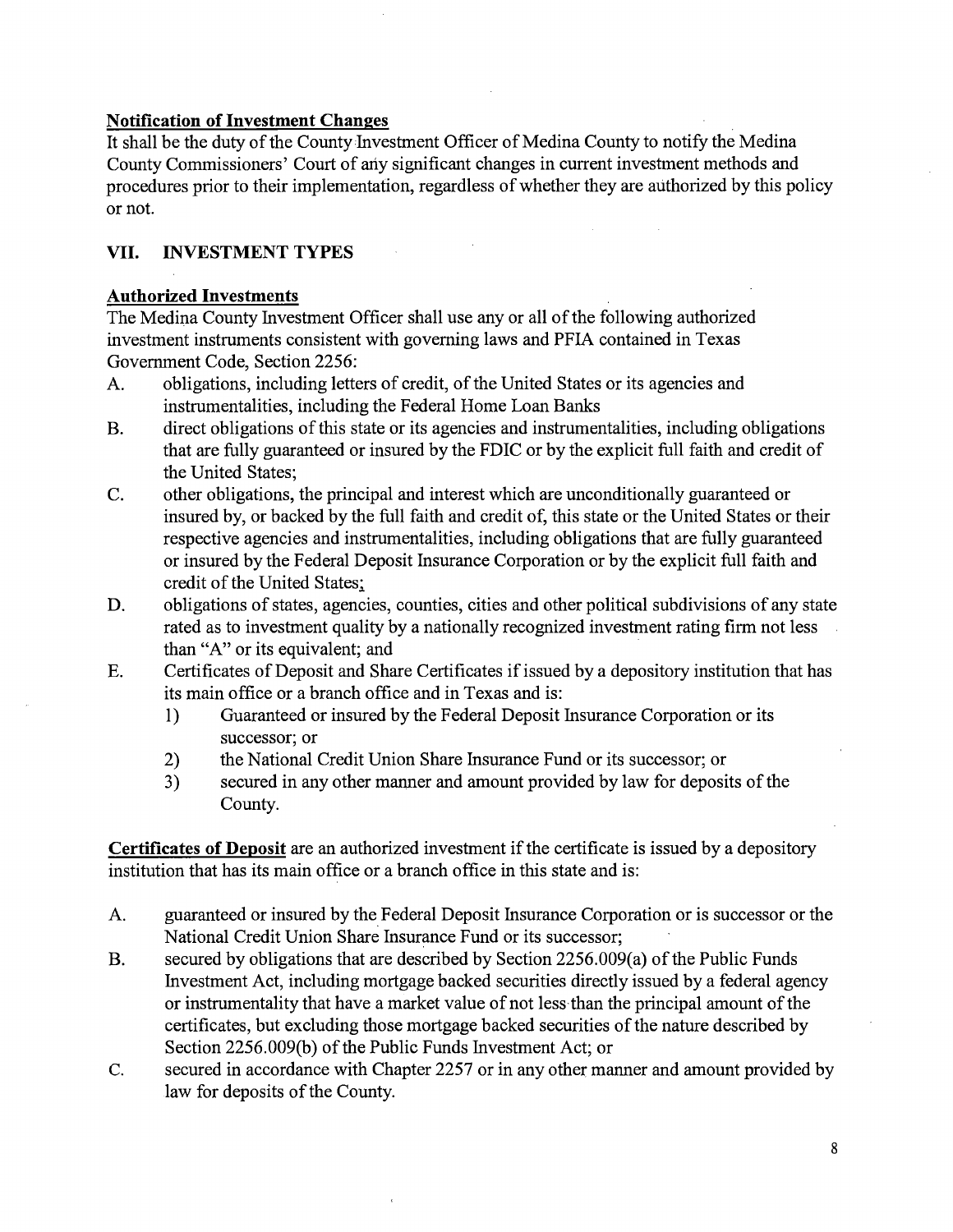In addition to the authority to invest funds in certificates of deposit under Subsection (A), an investment in certificates of deposit made in accordance with the following conditions is an authorized investment if the funds are invested by the County through:

 $\ddot{\phantom{a}}$ 

- A. a broker that has its main office or a branch office in this state and is selected from a list adopted by the investing entity as required by Section 2256.025: or
- B. the funds are invested by the County through a depository institution that has its main office or a branch office in this state and that is selected by the County:
- C. the broker or\_the depository institution selected by the County under Subdivision
- D. arranges for the deposit of the funds in certificates of deposit in one or more federally insured depository institutions, wherever located, for the account of the County:
- E. the full amount of the principal and accrued interest of each of the certificates of deposit is insured by the United States or an instrumentality of the United States; and
- F. the County appoints the depository institution selected by the investing entity under Subdivision (1), an entity described by Section 2257.041 (d), or a clearing broker dealer registered with the Securities and Exchange Commission and operating pursuant to Securities and Exchange Commission Rule 15c3-3 (17 C. F. R. Section 240.15c3-3) as custodian for the investing entity with respect to the certificates of deposit issued for the account of the County.

Bids for Certificates of Deposit may be solicited orally, in writing, electronically, or in any combination of these methods.

Letters of Credit, as allowed by Government Code Sec. 2256.009(a)(1), issued by a bank organized or existing under the laws of the United States or its agencies and instrumentalities, including the Federal Home Loan Banks, if FDIC approved and domiciled in this state, issued as collateral for public deposits in lieu of pledging securities.

**Eligible investment pools** (as discussed in the Public Funds Investment Act, Section 2256.016-2256.019) Ifthe Commissioners' Court, by rule, order, ordinance, or resolution, as appropriate, authorizes investment in the particular pool. An investment pool shall invest the funds it receives from the County in authorized investments permitted by the Public Funds Investment Act. The pool must maintain a rating of no less than AAA or AAA-m and have a weighted average maturity no greater than 90 days. An investment pool may\_invest its funds in money market mutual funds to the extent permitted by and consistent with this subchapter and the investment policies and objectives adopted by the investment pool.

- A. To be eligible to receive funds from and invest funds on behalf of the County, an investment pool must furnish to the Investment Officer or other authorized representative of the County, the following information;
	- 1) the types of investments in which money is allowed to be invested;
	- 2) the maximum average dollar-weighted maturity allowed, based on the stated maturity date, of the pool;
	- 3) the maximum stated maturity date any investment security within the portfolio has;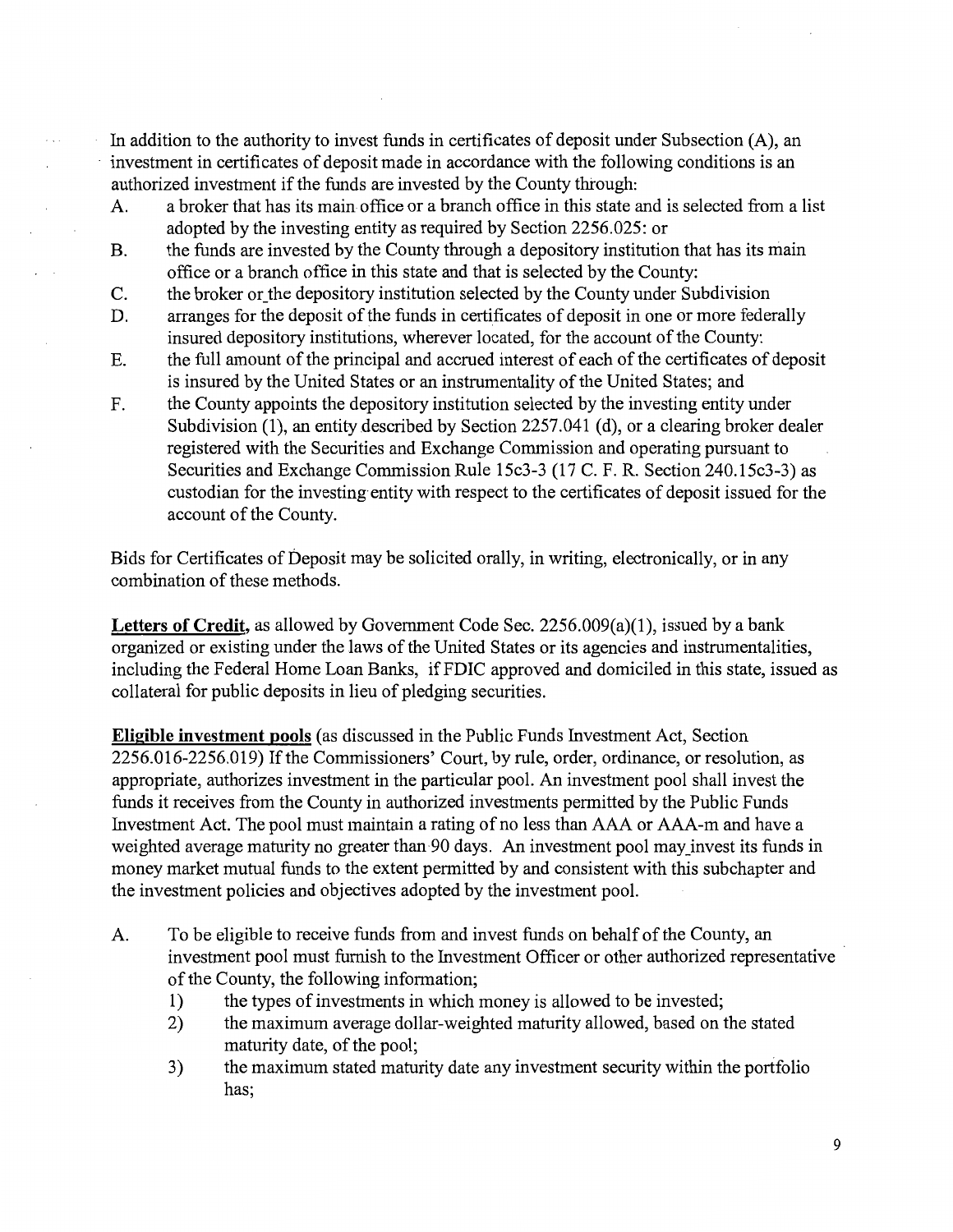- 4) the objectives of the pool;
- 5) the size of the pool;
- 6) the names of the members of the advisory board of the pool and the dates their terms expire;
- 7) the custodian bank that will safe keep the pool's assets;
- 8) whether the intent of the pool is to maintain a net assets value of one dollar and the risk of market price fluctuation;
- 9) whether the only source of payment is the assets of the pool at market value or whether there is a secondary source of payment, such as insurance or guarantees, and a description of the secondary source of payment;
- 10) the name and address of the independent auditor of the pool;
- 11) the requirements to be satisfied for an entity to deposit funds in and withdraw funds from the pool and any deadlines or other operating policies required for the entity to invest funds in and withdraw funds from the pool;
- 12) the performance history of the pool, including yield, average dollar-weighted maturities, and expense ratios; and
- 13) the pool's policy regarding holding deposits in cash.

B. To maintain eligibility to receive funds from and invest funds on behalf of the County, an Investment pool must furnish to the Medina County Investment Officer or other authorized representatives of the County, the following information:

1) investment transaction confirmations; and

- 2) monthly report that contains, at a minimum, the following information:
	- a) the types and percentage breakdown of securities in which the pool is invested;
	- b) the current average dollar-weighted maturity, based on the stated maturity date, of the pool;
	- c) the current percentage of the pool's portfolio in investments that have stated maturities of more than one year;
	- d) the book value versus the market value of the pool's portfolio, using amortized cost valuation;
	- e) the size of the pool;
	- f) the number of participants in the pool;
	- g) the custodian bank that is safekeeping the assets of the pool;
	- h) a listing of daily transaction activity of the entity participating in the pool;
	- i) the yield and expense ration of the pool including a statement regarding how yield is calculated;
	- j) the portfolio managers of the pool; and
	- k) any changes or addenda to the offering circular the County by contract may delegate to an investment pool the authority to hold legal title as custodian of investments purchased with its local funds.
- 3) In this section, "yield" shall be calculated in accordance with regulations governing the registration of open-end management investment companies under the Investment Company Act of 1940, as promulgated from time to time by the Federal Securities and Exchange Commission.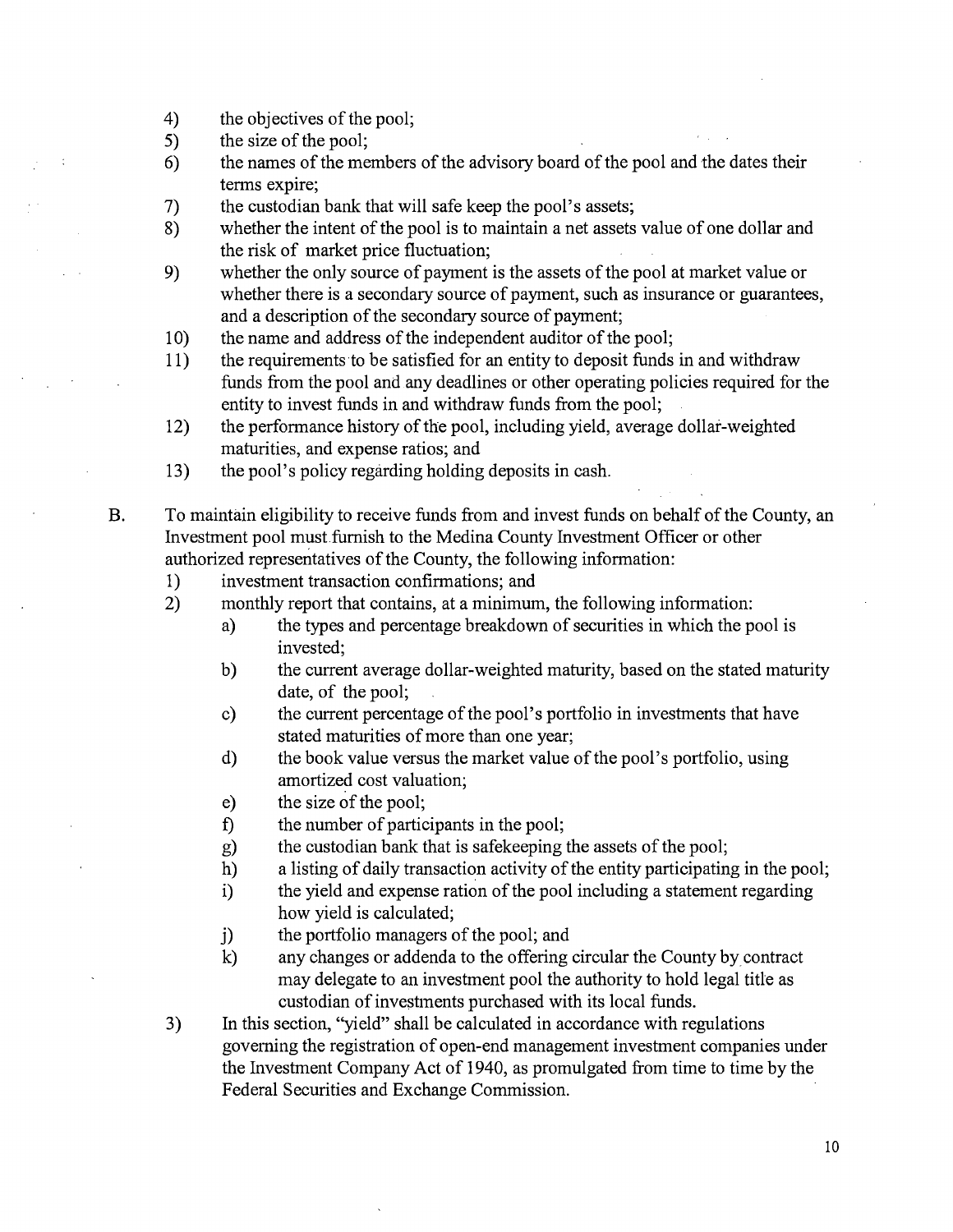4) To be eligible to receive funds from and invest funds on behalf of Medina County under this chapter, a public funds investment pool that uses amortized cost or fair value accounting must mark its portfolio to market daily, and, to the extent reasonably possible, stabilize at a \$1.00 net asset value, when rounded and expressed to two decimal places. If the ratio of the market value of the portfolio divided by the book value of the portfolio is less than 0.995 or greater than 1.005, the governing body of the public funds investment pool shall take action as the body determines necessary to eliminate or reduce to the extent reasonably practicable any dilution or unfair result to existing participants, including a sale of portfolio holdings to attempt to maintain the ratio between 0.995 and 1.005 In addition to the requirements of its investment policy and any other forms of reporting, a public funds investment pool that uses amortized cost shall report yield to its investors-in accordance with regulations if the federal Securities and Exchange Commission applicable to reporting by money market funds.

- 5) If the investment pool operates an Internet website, the information in a disclosure instrument or report described in Subsections (a), (b) (2), and (f) must be posted on the website.
- 6) To maintain eligibility to receive funds from and invest funds on behalf of an entity under this chapter, an investment pool must make available to the entity an annual audited financial statement of the investment pool in which the entity has funds in invested.
- 7) If an investment pool offers fee breakpoints based on fund balances invested, the investment pool in advertising investment rates must include either all levels of return based on the breakpoints provided or state the lowest possible level of return based on the smallest level of funds invested.
- 8) An Investment Pool must have an Advisory Board as set out in 2256.018 of the Government Code.

In addition to investment in obligations, certificates, letters of credit or investment pools, bond proceeds of a County may be invested in common trust funds or comparable investment devices owned or administered by banks domiciled in Texas and whose assets consist exclusively of all or a combination of the obligations described above. Common trust funds of banks domiciled in this state may be used if they:

A. are available;

- B. comply with the provisions of the Tax Reform Act of 1986 and applicable federal regulations governing the investment of bond proceeds; and
- C. meet the cash flow requirements and the investment needs of the political subdivision or institution.

If going outside of the depository contract, competitive bids must be solicited from at least three Medina County banks for common trust fund investments. If there are not three banks available for the investments within Medina County, the County may solicit bids from any bank within the state in addition to those banks, if any, that are located within the boundaries of the County. Bids may be solicited orally.

11

 $\mathcal{A}=\{1,2,3,4\}$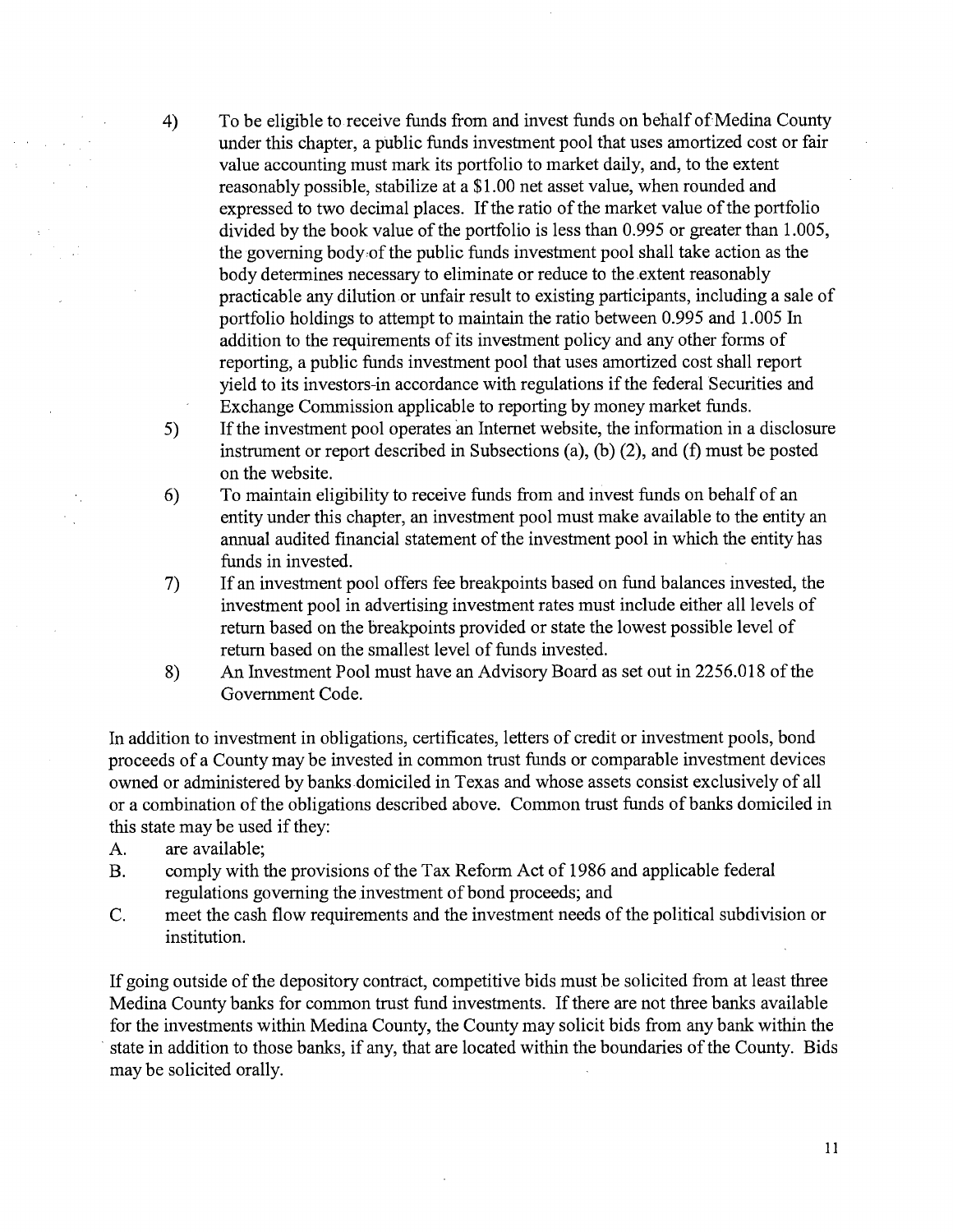#### **Exemption for Existing Investments**

Medina County is not required to liquidate investments that were authorized investments at the time of purchase.

#### **Ratings of Certain Investment Pools** ·

A public funds investment pool must be continuously rated no lower than AAA or AAA-m or at an equivalent rating by at least one nationally recognized rating service.

#### **Authorized Investment Pools**

Authorized investment pools are LOGIC, Texas CLASS, and TexPool/TexPool Prime.

#### **Prohibited Investments**

The Medina County Investment Officer is prohibited from purchasing any of the following investment instruments:

- A. obligations whose payment represent the coupon payments on the outstanding principle balance of the underlying mortgage-backed security collateral and pays no principal;
- B. obligations whose payment represents the principal stream of cash flow from the underlying mortgage-backed security collateral and bears no interest;
- C. collateralized mortgage obligations of any type;
- D. repurchase agreements;
- E. banker's acceptances;
- F. commercial paper;
- G. money market mutual funds and other mutual funds.

#### **Effect of Loss Required Rating**

Medina County shall take all prudent measures that are consistent with this policy to liquidate any investment that falls below accepted standards.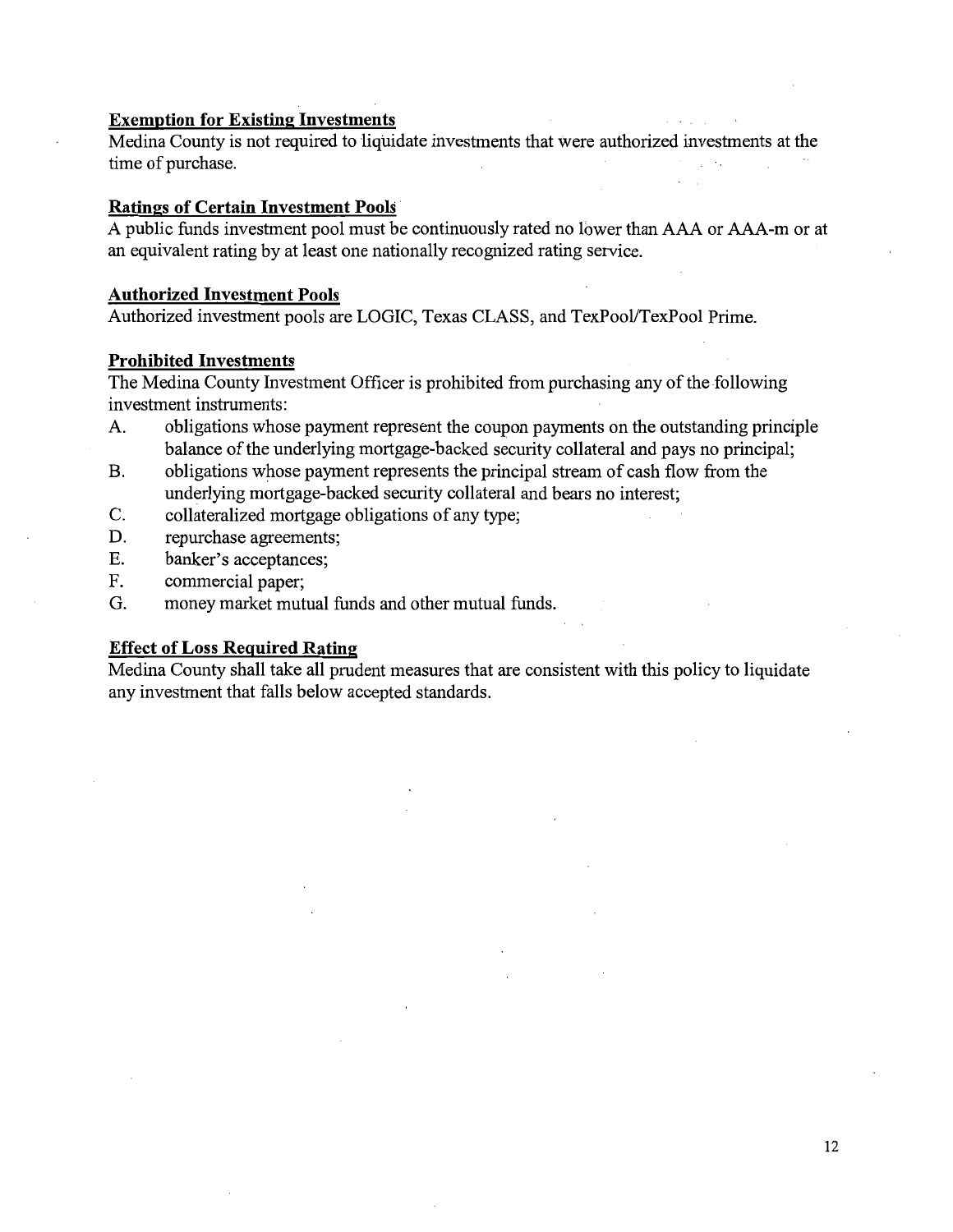# **ATTACHMENT A**

# **Fund Investment Strategies**

It is the policy of Medina County that, giving due regard to the safety and risk of investment, all available funds shall be invested in conformance with State and Federal Regulations, Public Funds Investment Act, adopted Investment Policy and adopted Investment Strategy.

In accordance with the Public Funds Investment Act, Medina County Investment Strategies shall address the following priorities (in order of importance):

- Understanding of the suitability of the investment to the financial requirements of the County;
- Preservation and safety of principal;
- Liquidity;
- Marketability of the investment if the need arises to liquidate the investment before maturity;
- Diversification of the investment portfolio; and
- · Yield

Each major fund type has varying cash flow requirements and liquidity needs. Therefore, specific strategies shall be implemented considering the fund's unique requirements. County funds shall be analyzed and invested according to the following major fund types.

In order to minimize risk of loss due to interest rate fluctuations, investment maturities will not exceed the anticipated cash flow requirements of the funds. Investment guidelines by fund type are as follows:

- A. General Operating Funds
- B. Capital Projects Funds
- C. Debt Service Funds
- D. Special Revenue Funds

Our strategy is as follows:

- A. Safety of principal is the foremost objective of the County, followed by liquidity and yield. Each investment transactions shall seek to first ensure that capital losses are avoided; whether they are from securities defaults or erosion of market value.
- B. Investment decisions should not incur unreasonable investment risks in order to obtain current investment income.
- C. The County's investment portfolio will remain sufficiently liquid to enable the County to meet all operating requirements which might be reasonably anticipated. This strategy is achieved by utilizing highly liquid short term Treasury Bills, Agency Discount Notes, Certificate of Deposit with a stated maturity of thirty-six (36) months or less, and pooled funds in LOGIC, Texas CLASS, and TexPool/TexPool Prime. The dollar weighted average maturity of 365 days or less will be calculated using the stated final maturity dates of each security.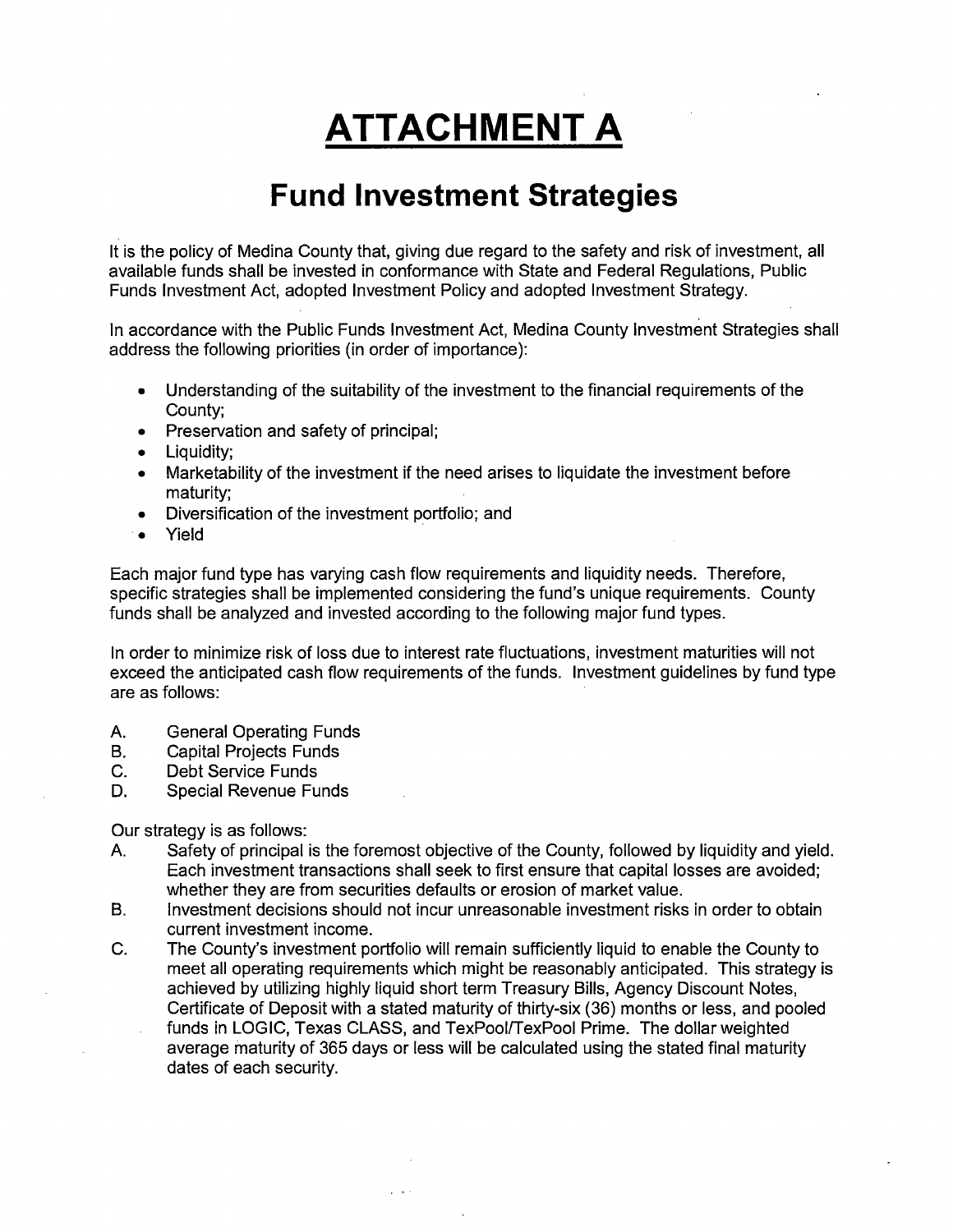- D. The investment portfolio shall be designed to attain a market-average rate of return throughout budgeting and economic cycles, taking into account the County's investment risk constraints, the cash flow characteristics of the portfolio, and state law that restricts the replacement of the County funds.
- E. The County will attempt to diversify its investments to avoid incurring unreasonable and avoidable risks regarding specific types or individual financial institutions.
- F. The County will not make investments for the purpose of trading or speculation as the dominant criteria, such as anticipating an appreciation of capital through changes in market interest rate.
- G. The County adheres to the guidance provided by the "prudent person rule", which obligates a fiduciary to ensure that "... investments shall be made with exercise of that degree of judgment and care, under circumstances then prevailing, which persons of prudence, discretion and intelligence exercise in the management of their own affairs, not for speculation but for investment, considering the probable safety of their capital as well as the probable income to be derived."
- H. In managing its investment portfolio, the County will specifically avoid any purchase of investments, or any investment practice of procedures not specifically authorized by the investment policy as approved by Commissioners Court.
- I. All participants in the investment process shall seek to act responsibly as custodian of the public trust. Investment officials shall avoid any transaction that might impair public confidence in the County's ability to govern effectively. Investment officials shall recognize that the investment portfolio is subject to public review and evaluation. The overall program shall be designed and managed with a degree of professionalism that is worthy of the public trust.

Each fund type has varying cash flow requirements and liquidity needs. Therefore, specific strategies shall be implemented considering the fund's unique requirements. All funds will be pooled for investment purposes.

**Pooled fund** mean an internally created fund of an investing entity in which one or more institutional accounts of the investing entity are invested.

All funds of Medina County that are invested are invested by matching the maturity of investments with liabilities. Investments are made with the intention of holding to maturity, but with the ability to liquidate should funds be needed at any time.

This strategy is achieved by utilizing highly liquid short term Treasury Bills, Agency Discount Notes, Certificates of Deposit with a stated maturity of thirty-six (36) months or less and pooled funds in LOGIC, Texas CLASS, and TexPool/TexPool Prime. The dollar weighted average maturity of 365 days or less will be calculated using the stated final maturity dates of each security.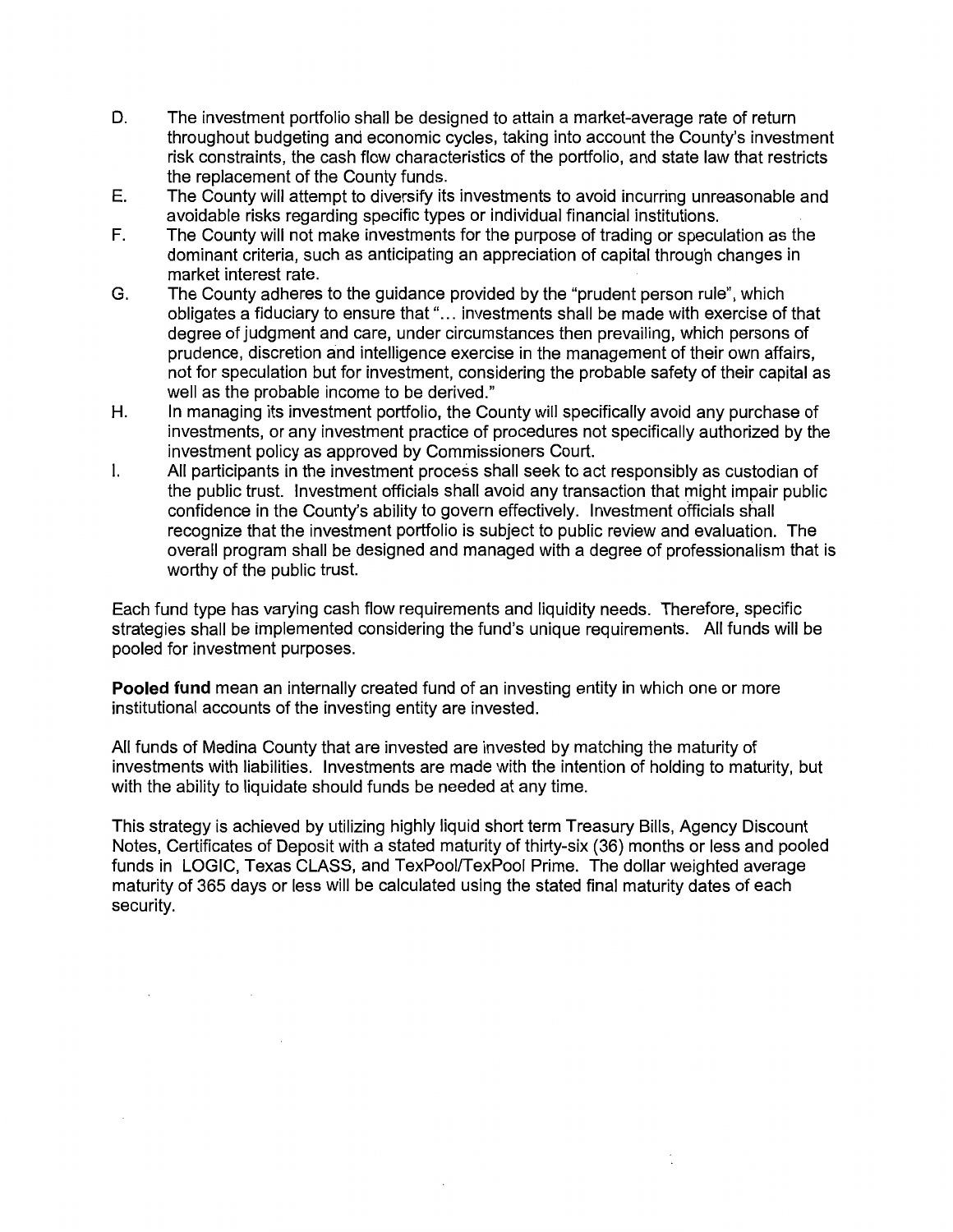# **Specific strategies:**

# **Funds Eligible for Investment**

Elected Official Escrow Fund County Clerk Preservation/Restoration Fund District Clerk Records Management Fund Justice Court Security Fund Medina County Records Management Fund Medina County Courthouse Security Fund Medina County General Fund County Clerk Records Management Fund Precinct Road and Bridge Funds Medina County Debt Sinking Funds Tobacco Funds Justice Court Technology Fund Capital Project Funds Medina Co. 38<sup>th</sup> Judicial D.A. Seizure Fund Medina County Sheriff Forfeiture Fund Constable Forfeiture Funds Medina County Employee Trust Fund Juvenile Probation IV-E Fund Medina County State Fees Certificate of Obligation 2019 TAN 2020

Investment pool when appropriate. Investment pool or CDs for longer term Investment pool or CDs for longer term Investment pool or CDs for longer term Investment pool or CDs for longer term Investment pool or CDs for longer term Investment pool or CDs for longer term Investment pool or CDs for longer term Investment pool or CDs for longer term Investment pool or CDs for longer term Investment pool or CDs for longer term Investment pool or CDs for longer term Investment pool or CDs for longer term Investment pool for liquidity Investment pool for liquidity Investment pool for liquidity Investment pool or CDs for longer term Investment pool or CDs for longer term Investment pool for liquidity Investment pool or CDs for longer term Investment pool or CD's for longer term

# **Investment Strategy**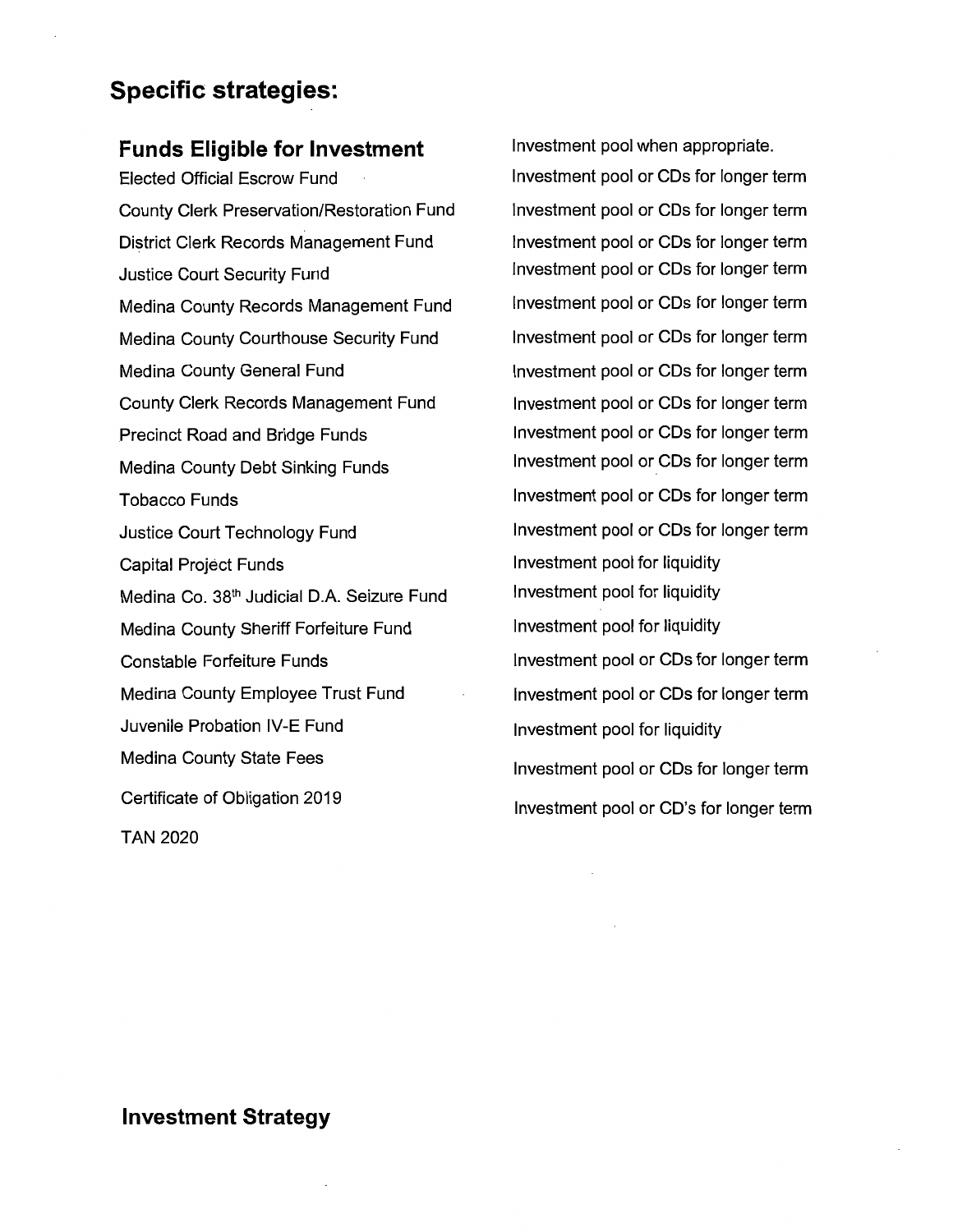# **ATTACHMENT B**

Approved Broker/Dealers and Acknowledgement & Certification Form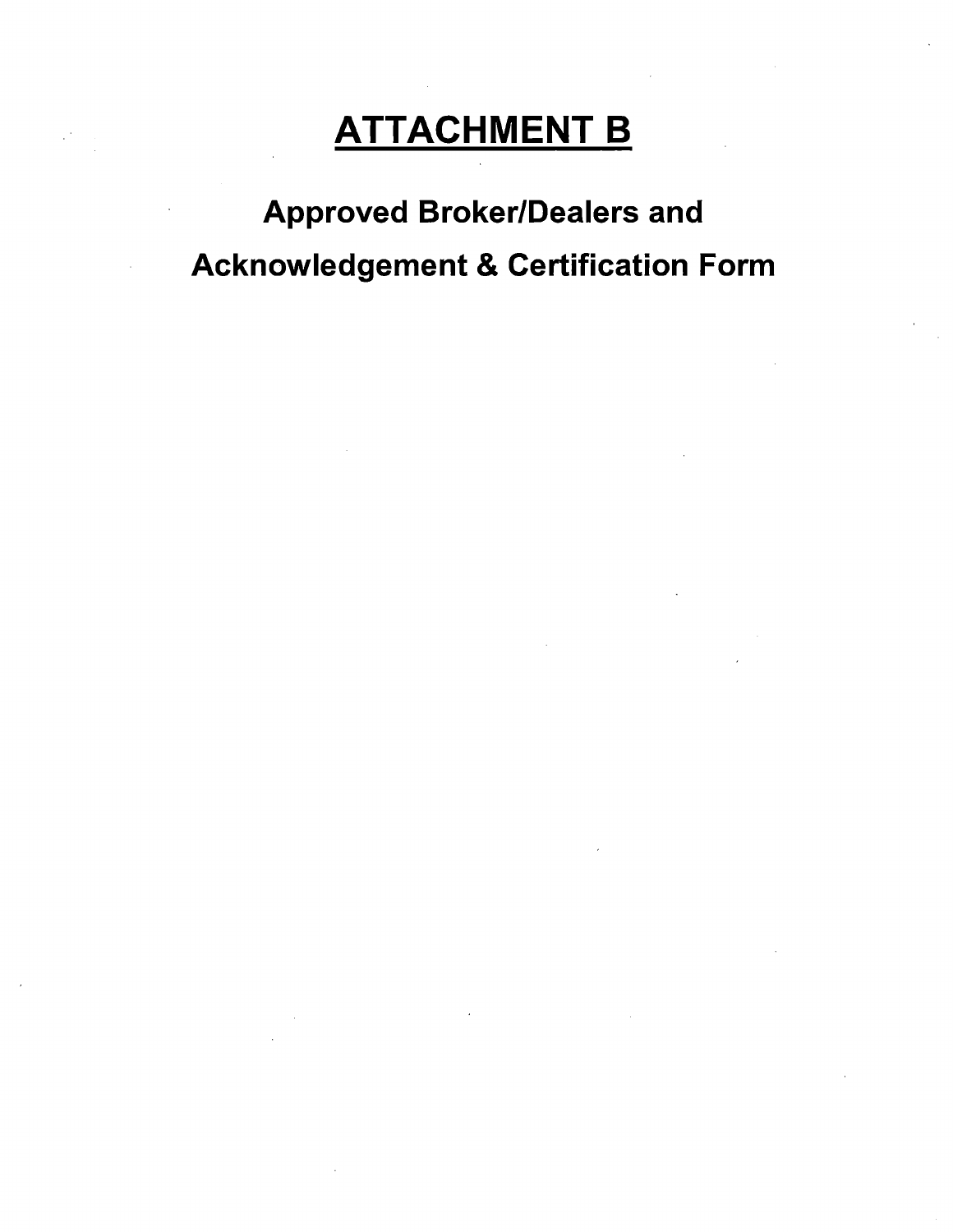# **BROKER/DEALER ACKNOWLEDGMENT** & **CERTIFICATION**

I hereby certify that I have received and thoroughly reviewed the current investment policy of Medina County. I have implemented reasonable procedures and controls designed to preclude imprudent investment activities arising out of investment transactions conducted between the firm and Medina County. Further, transactions between this firm and Medina County will be directed toward protecting Medina County from credit and market risk, in accordance with the Medina County Investment Policy.

All sales personnel of this firm dealing with the Medina County account have been informed and will be routinely informed of Medina County's investment horizons, limitations, strategies, and risk constraints, whenever we are so informed.

This firm pledges due diligence in informing Medina County of foreseeable risks associated with financial transactions connected to this firm, and that it is authorized to engage in investment transactions in the state of Texas.

Firm

Name

**Title** 

Signature of Registered Principal Date Date

Financial Industry Regulatory Agency (FINRA) Number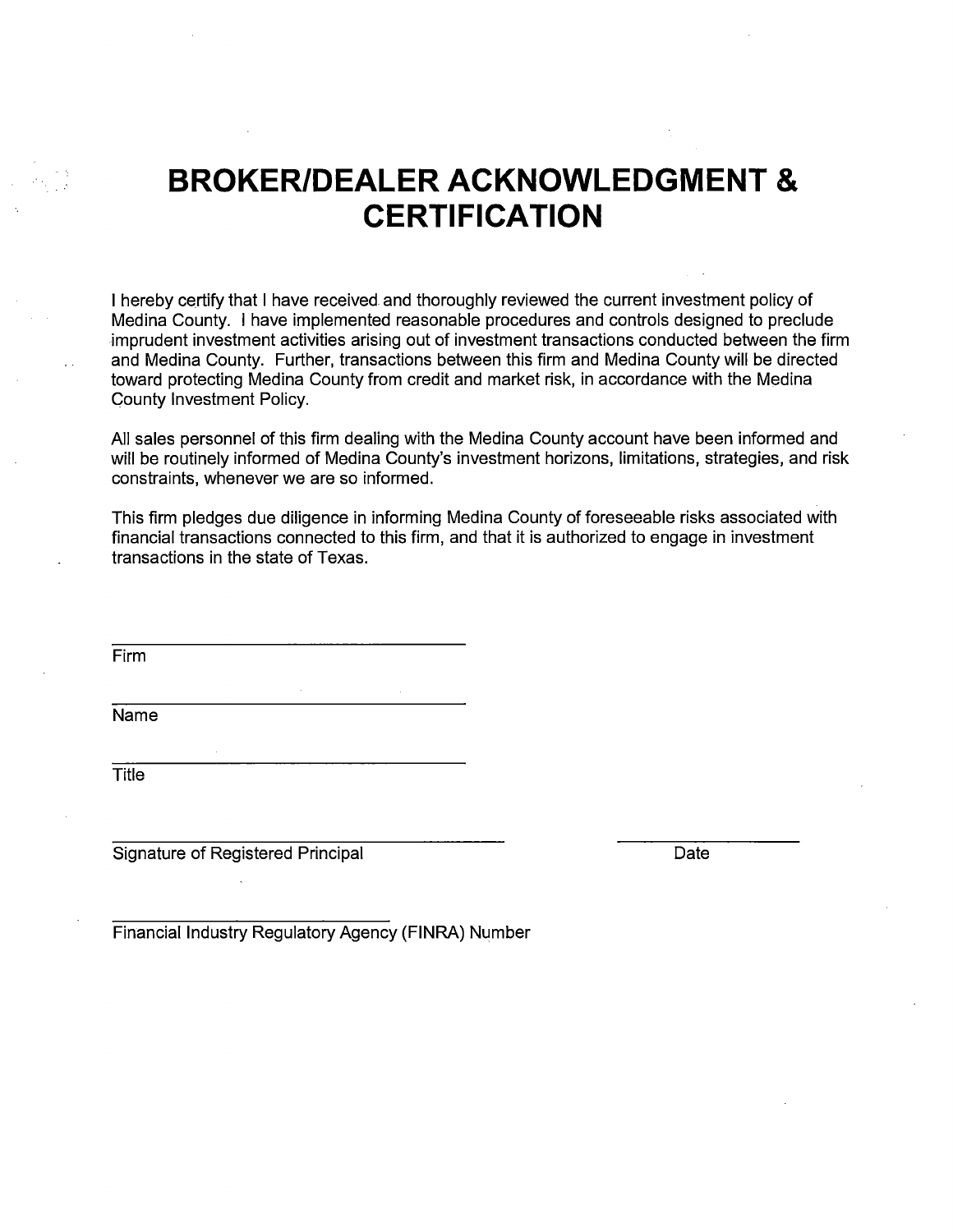# **Broker/Dealer Questionnaire**

|    | (Local)                                                                                 | (National)                                                  |  |  |  |
|----|-----------------------------------------------------------------------------------------|-------------------------------------------------------------|--|--|--|
|    |                                                                                         | <u> 1990 - Johann B</u> ern, Amerikaansk politiker († 1901) |  |  |  |
| 3. | <b>Primary Representative:</b>                                                          |                                                             |  |  |  |
|    |                                                                                         | Telephone: ___________________                              |  |  |  |
|    | Title:                                                                                  |                                                             |  |  |  |
|    | 4. Registered Principal:                                                                |                                                             |  |  |  |
|    |                                                                                         | Telephone: _____________________                            |  |  |  |
|    | Title:                                                                                  |                                                             |  |  |  |
| 5. | Are you a primary dealer in U.S. government securities? () Yes () No                    |                                                             |  |  |  |
| 6. | What was your firm's total volume in U.S. government and agency securities last year?   |                                                             |  |  |  |
|    | Firm:                                                                                   |                                                             |  |  |  |
|    | Local Office:<br><u> 1989 - Johann Barn, mars eta bainar eta politikaria (h. 1908).</u> |                                                             |  |  |  |
| 7. | Identify which of the following instruments are offered by your local desk:             |                                                             |  |  |  |
|    | <b>T-Bills</b>                                                                          | Agencies (specify below)                                    |  |  |  |
|    | Treasury Notes/Bonds                                                                    |                                                             |  |  |  |
|    | Bank CD's                                                                               |                                                             |  |  |  |
|    | $\_$ S&L CD's                                                                           |                                                             |  |  |  |
|    | Others (specify)                                                                        |                                                             |  |  |  |
| 8. | Is your firm FINRA certified? () Yes                                                    | $( )$ No                                                    |  |  |  |
|    | Is your firm registered with the Texas Securities Commission? () Yes () No              |                                                             |  |  |  |
| 9. | Does your firm come under SEC regulations and their Uniform Net Capital Rule (Rule      |                                                             |  |  |  |

15c301)? ( ) Yes ( ) No

 $\label{eq:2} \frac{1}{\sqrt{2\pi}}\sum_{i=1}^{N}\frac{1}{2\sqrt{2\pi}}\int_{-\infty}^{\infty}\frac{1}{2\sqrt{2\pi}}\left(\frac{1}{2\sqrt{2\pi}}\right)^{2}d\theta.$ 

 $\tau = \tau_{\rm eff}$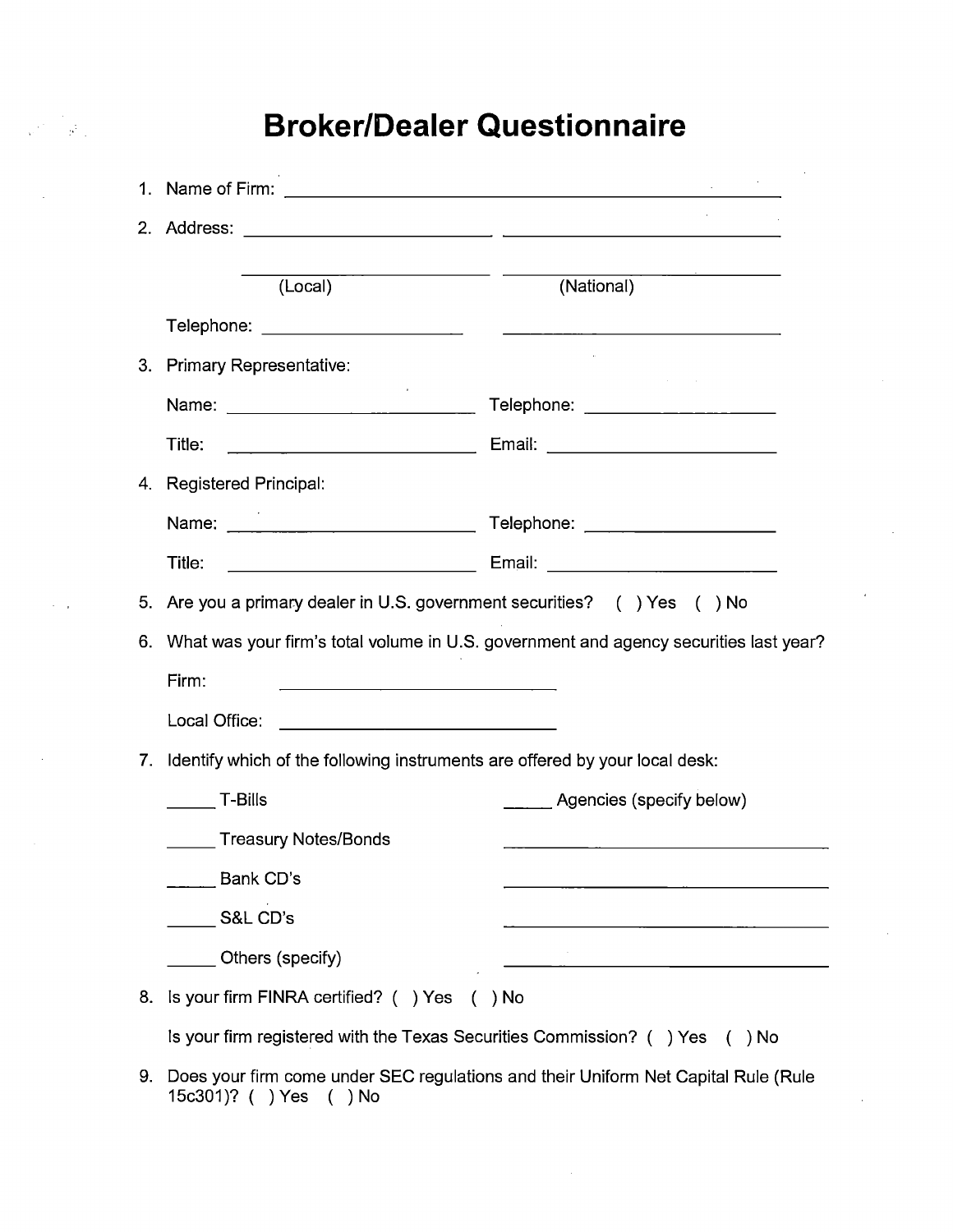10. Identify all personnel who will be trading with or quoting securities to our employees:

| Name:  |  |  |
|--------|--|--|
| Title: |  |  |
|        |  |  |

Telephone:

- 11. Have all the above-listed people received our County's investment policies/strategies and the Public Funds Investment Act of Texas, and have they signed the Countyprovided statement that certifies they read the above information and will abide by the laws and policies regulating our County. This must be accomplished before our County can do business with them. ( ) Yes ( ) No
- 12. Please indicate which agents of your firm's local offices currently are licensed, certified, or registered and by whom:

| Name:  |                                                                                                                   | Licensed or registered by |                                         |  |  |  |
|--------|-------------------------------------------------------------------------------------------------------------------|---------------------------|-----------------------------------------|--|--|--|
|        |                                                                                                                   |                           |                                         |  |  |  |
|        |                                                                                                                   |                           |                                         |  |  |  |
|        |                                                                                                                   |                           |                                         |  |  |  |
|        | $\sim$                                                                                                            |                           |                                         |  |  |  |
|        | 13. Please identify your public-sector clients in our geographical area who are most<br>comparable to our County. |                           |                                         |  |  |  |
| Entity | Contact                                                                                                           | Phone                     | <b>Client Since</b><br><b>All Cards</b> |  |  |  |
|        |                                                                                                                   |                           |                                         |  |  |  |
|        |                                                                                                                   |                           |                                         |  |  |  |
|        |                                                                                                                   |                           |                                         |  |  |  |

- 14. Have any of your public-sector clients ever sustained a loss on a securities transaction arising from a misunderstanding or misrepresentations of the risk characteristics of the instruments? ( ) Yes ( ) No (If yes, attach an explanation with client and contact person.)
- 15. Has a public-sector client ever claimed in writing that your firm was responsible for investment losses? ( ) Yes ( ) No (If yes, attach an explanation with client and contact person.)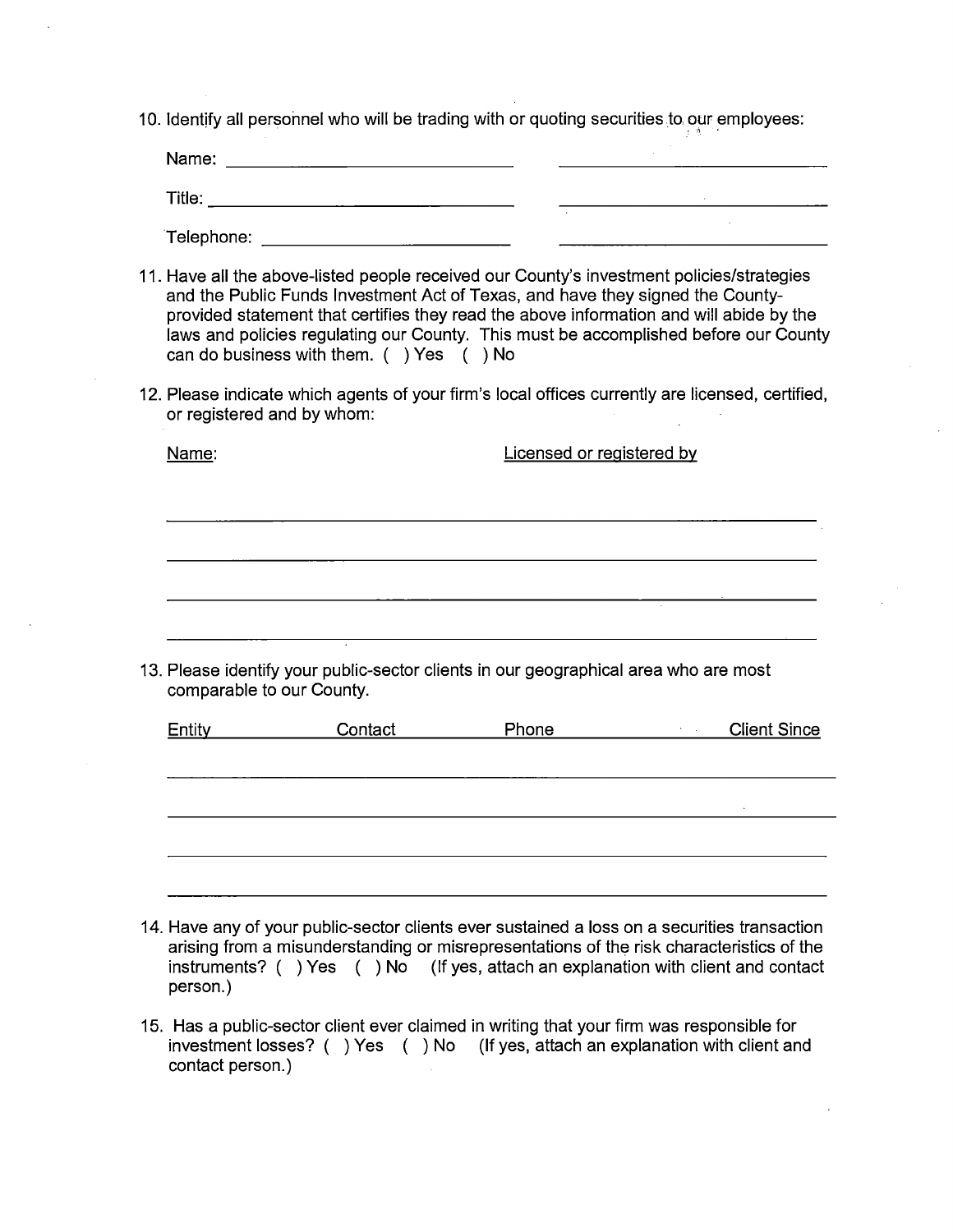- 16. Has your firm or any of your employees ever been subjected to a regulatory or state/federal agency investigation for alleged improper, fraudulent, disreputable or unfair activities related to the sale of securities? ( ) Yes ( ) No (If yes, attach explanation with name of agency.)
- 17. How many and what percentage of your transactions failed last month? Last year? What were the reasons for failure? Please provide name, contact person and telephone number of client involved in the failure
- 18. Please explain your normal custody and delivery process. Who audits these fiduciary systems?
- 19. What reports, transaction confirmations and paper trails will we receive?
- 20. Please include samples of research reports that your firm regularly provides to publicsector clients.
- 21. What portfolio information do you require from your clients?
- 22. Describe the precautions taken by your firm to protect the interest of the public when dealing with governmental agencies as investors.
- 23. Please provide certified financial statements and other indicators regarding your firm's capitalization.
- 24. Describe the capital line and trading limits that support/limit the office that would conduct business with our County.
- 25. Does your firm consistently comply with the Federal Reserve Bank's capital adequacy guidelines? ( ) Yes ( ) No
- 26. By what factor (1.5X, 2X, etc.) does your firm presently exceed the capital adequacy guidelines? Include certified documentation of your capital adequacy as measured by the Federal Reserve standards.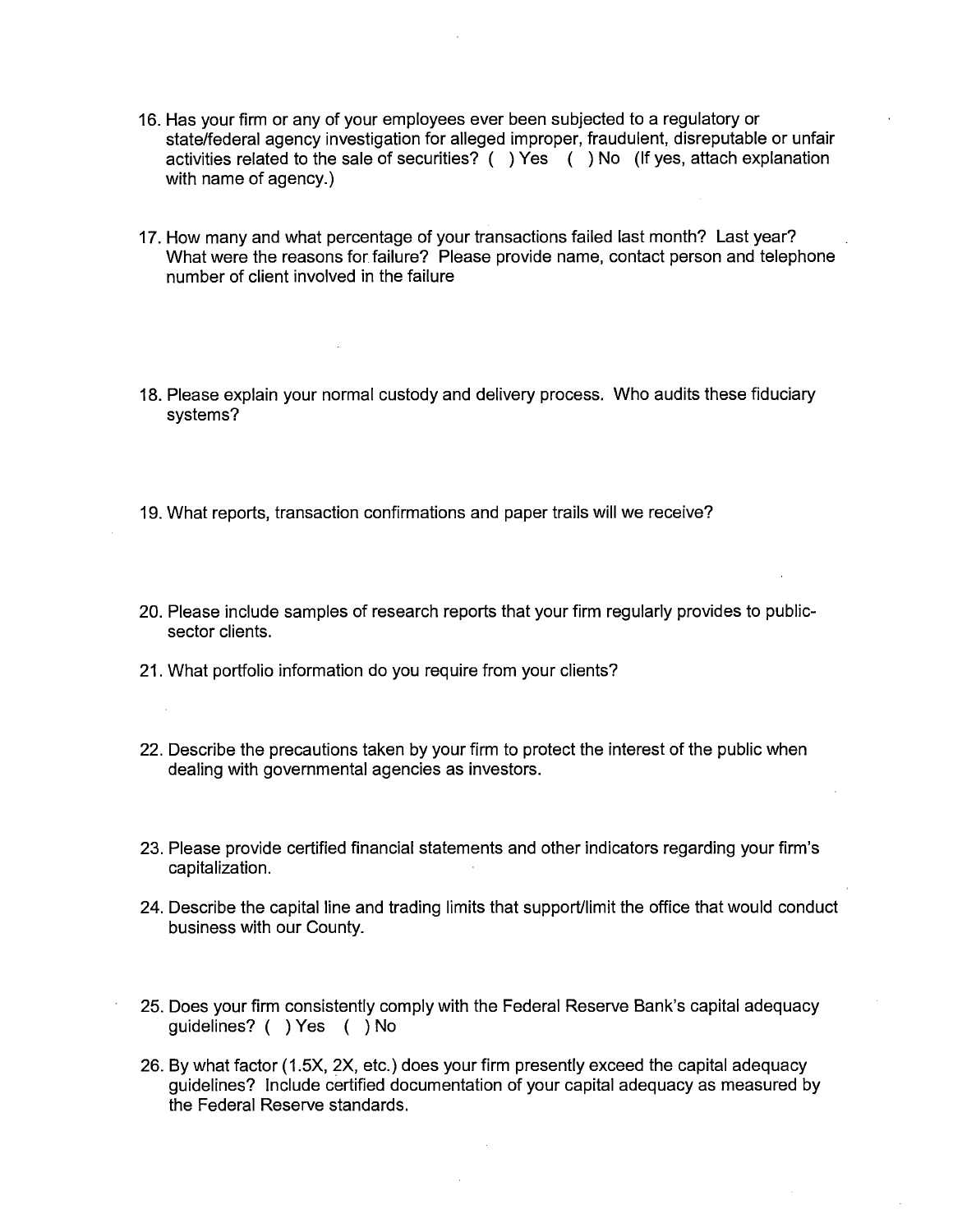- 27. Do you participate in the SIPC Insurance program? ( ) Yes ( ) No If no, attach explanation.
- 28. Please enclose a complete schedule of fees and charges for various transactions.
- 29. Do you clear through another firm? ( ) Yes ( ) No If so, what firm?
- 30. Please provide your delivery instructions:

Wireables: Physicals: Physicals:

 $\Delta \sim 10^{11}$  and  $\Delta \sim 10^{11}$ 

<u> 1988 - Johann Barbara, martxa eta idazlearia (h. 1988).</u>

- 31. If you offer a Money Market or Pool Fund, please answer the questions below:
- a) Name of the fund: \_\_\_\_\_\_\_\_\_\_\_\_\_\_\_\_\_\_\_\_\_\_ \_
- b) Who regulates the Pool/Fund? Are regulations and findings available for public access? ( ) Yes ( ) No If so, how?
- c) How are the Pools insured?
- d) What guarantees the County that you are only using government-backed securities as collateralization on our funds?
- e) Who would we report/complain to if we experience a loss with our funds in your Pool?
- f) Can you provide a copy of your most recent annual report? ( ) Yes ( ) No **Note:** An external audit report is necessary in order to have credibility.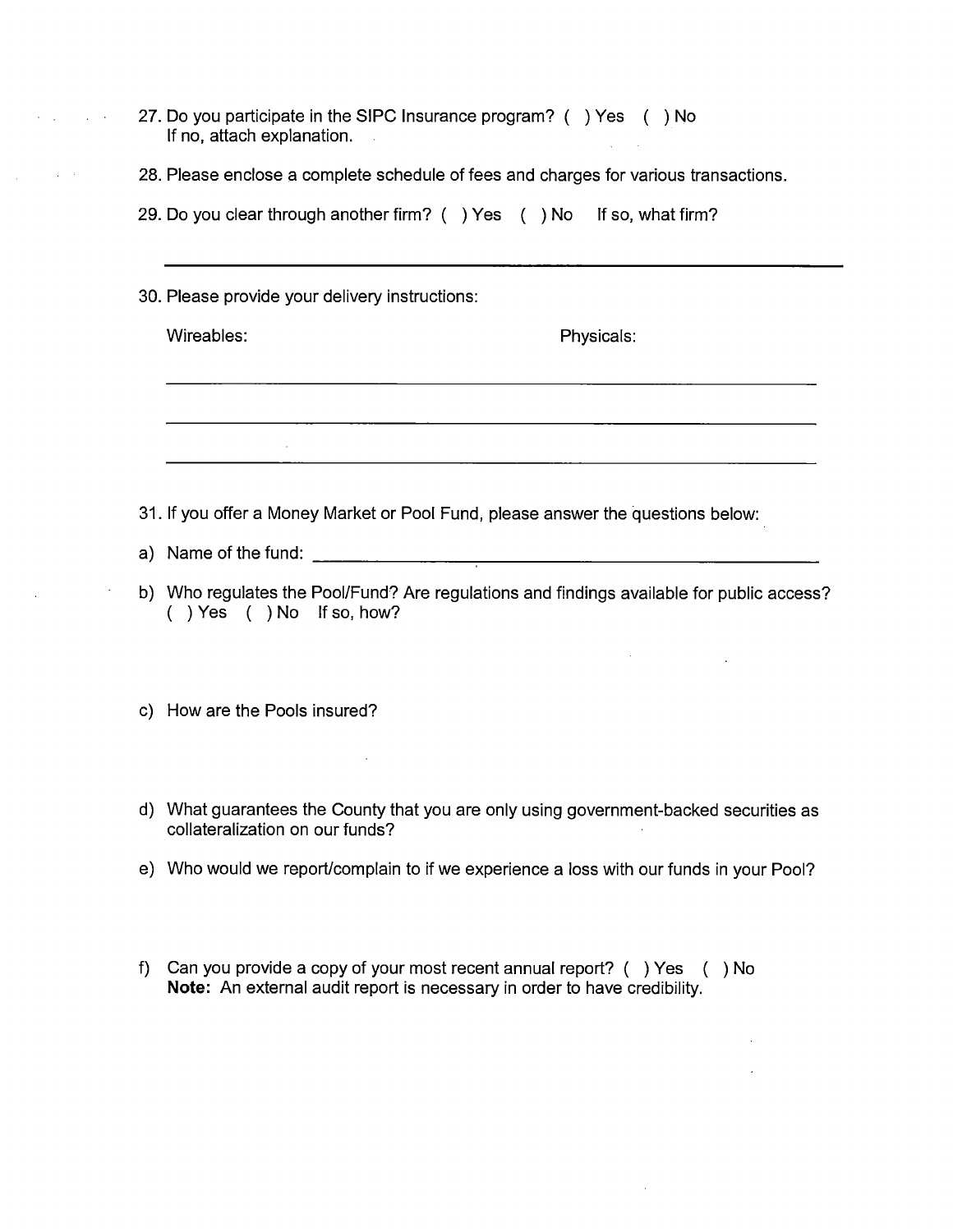# **ATTACHMENT C**

 $\sim 10^{10}$  km  $^{-2}$ 

Resolution to Adopt Medina County Investment Policy & Strategies and Investment Officers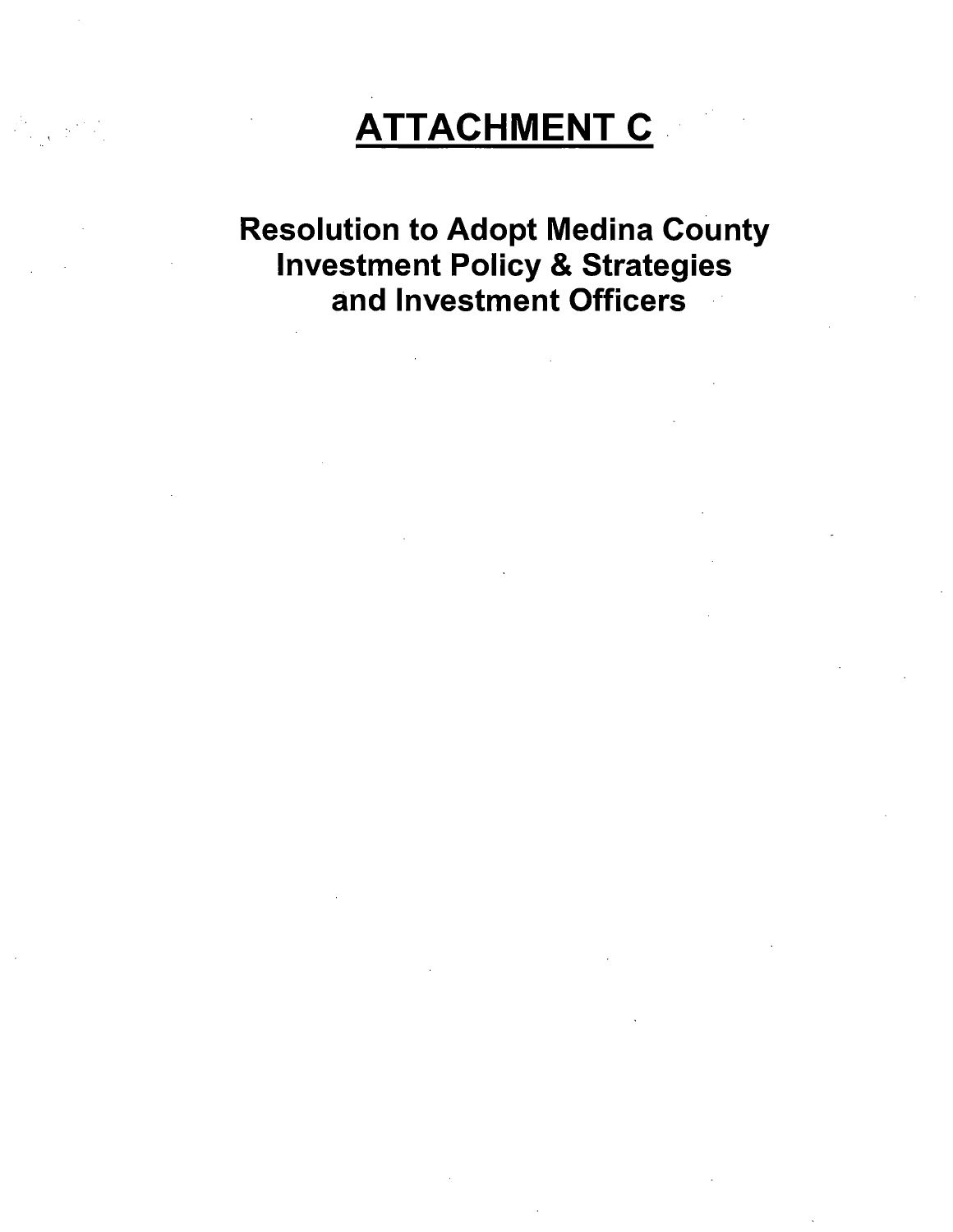**THE STATE OF TEXAS** 

**COUNTY OF MEDINA** 

**COMMISSIONERS COURT** 

**MEDINA COUNTY, TEXAS** 

#### **MEDINA COUNTY RESOLUTION**

} } }

#### **ADOPTION OF THE FY 2021-2022 MEDINA COUNTY INVESTMENT POLICY** & **STRATEGIES AND APPOINTMENT OF INVESTMENT OFFICER**

**WHEREAS,** the Texas Legislature set forth the Public Funds Investment Act in Government Code Section 2256, and

**WHEREAS,** compliance with the Public Funds Investment Act requires that each County adopt by resolution a County Investment Policy & Investment Strategies and appoint a County Investment Officer.

**NOW, THEREFORE, BE IT RESOLVED,** the Commissioners Court of Medina County, in a regular meeting duly convened and acting in its capacity as the governing body of Medina County, hereby affirms the attached FY 2021-2022 Medina County Investment Policy, setting forth its investment strategies by fund and hereby appointing the Medina County Treasurer, Debbie Southwell, and County Judge, Chris Schuchart, as the Medina County Investment Officers to implement and carry out the stated investment policy.

**IN WITNESS WHEREOF,** we have hereunto set our hands and caused the great IN WITNESS WHEREOF, we have hereunto set our hands and caused the<br>seal of Medina County to be affixed this  $\frac{13}{4}$  day of  $\frac{0.001}{1.001}$ 

Chris Schuchart, County Judge<br>
Chris Schuchart, County Judge<br>
Tim Neumann<br>
Commissioner, Pct. 1<br>
Commissioners, Pct. 2 Commissioner, Pct. 1 Commissioners, Pct. 2 Commissioner, Pct. 1<br>
Commissioner, Pct. 2<br>
Commissioner, Pct. 3<br>
Commissioner, Pct. 3<br>
Commissioner, Pct. 3  $\sqrt{\frac{1}{2}}$ ~~A.. • .";.:\_-:+.:.;;., ~~~ **..,~,,,-.'-,ul.J'N,.:•11,~ 11,,,,,,uuo1\\\\\l**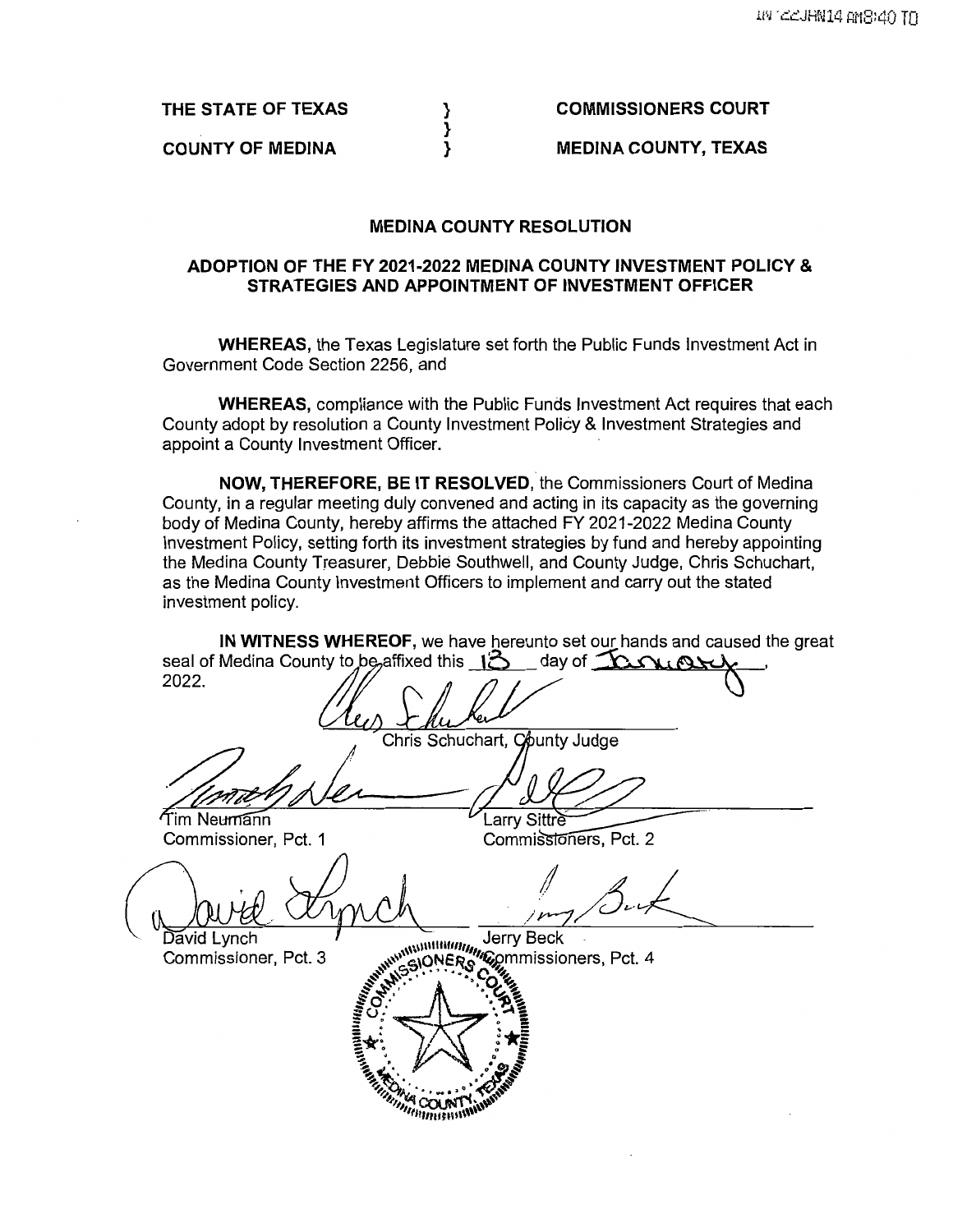

(Included with original policy in Treasurer's Office)

# **Government Code Title 10, Chapter 2256 Public Funds Investment Act**

 $\mathcal{A}^{\mathcal{A}}$ 

 $\mathcal{L}_{\text{max}}$  and  $\mathcal{L}_{\text{max}}$  $\mathcal{L}_{\text{max}}$  and  $\mathcal{L}_{\text{max}}$  $\sim 10^{-10}$ 

 $\sim$ J

 $\bar{t}$